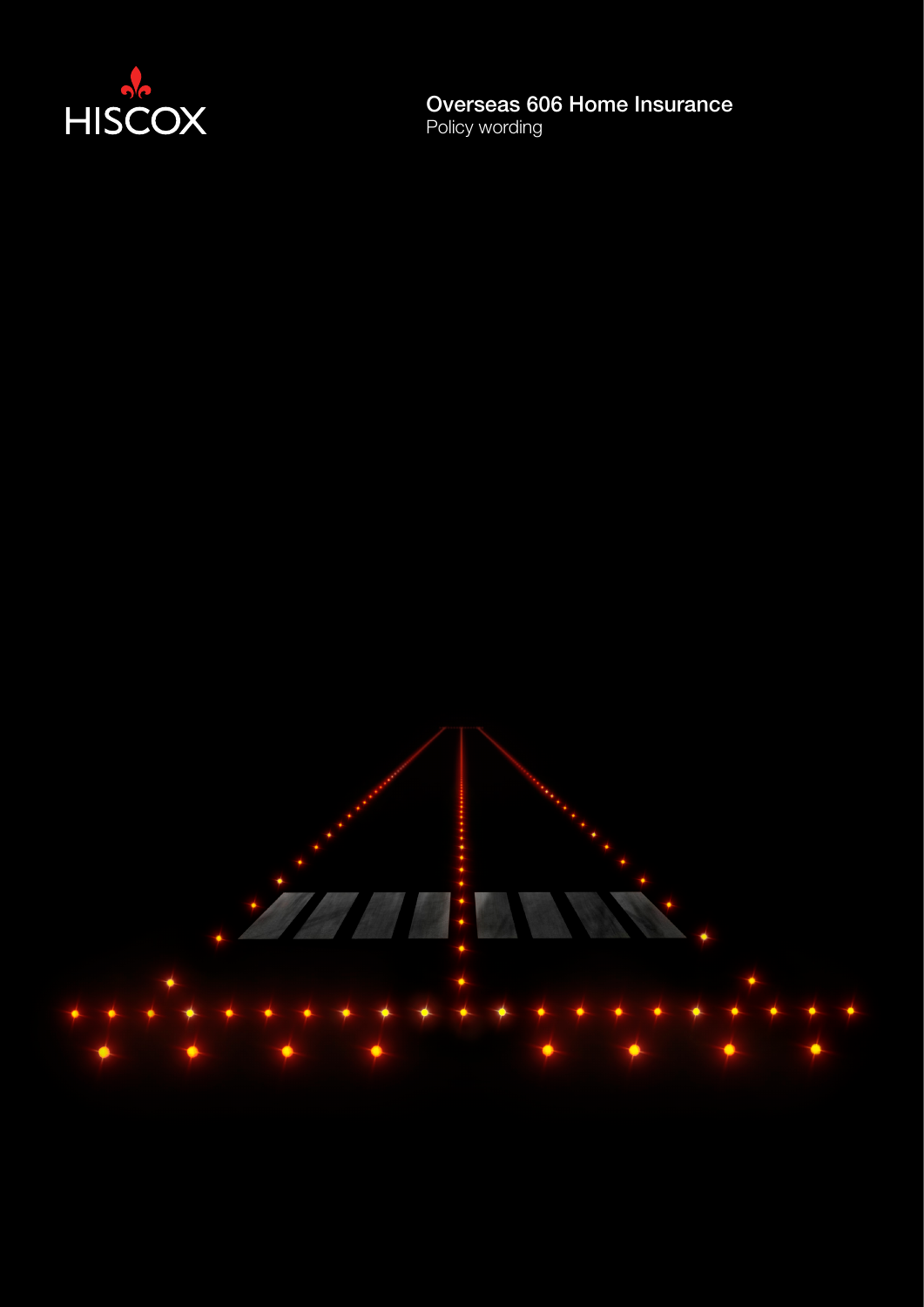Overseas home claims – in the first instance you should refer to your broker or insurance agent, otherwise contact our overseas claims team on: +44 (0)1206 773776

#### Or by email on: overseas.claims@hiscox.com

for all home related claims queries.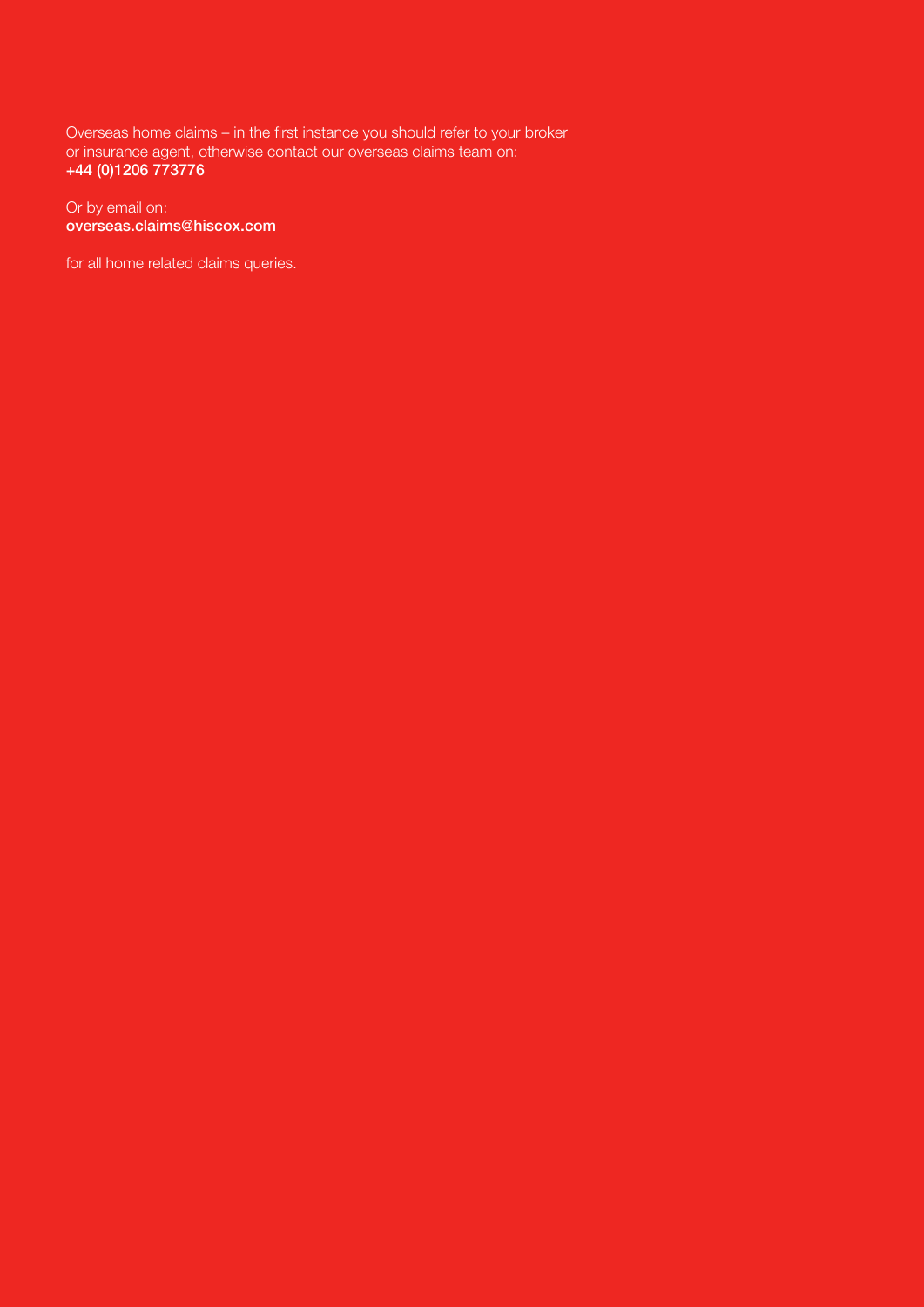#### Guide to sections

| Introduction                                                                                                                                                                                                  | 2                                            |
|---------------------------------------------------------------------------------------------------------------------------------------------------------------------------------------------------------------|----------------------------------------------|
| General terms<br>Definitions<br>General conditions<br>What to do when a loss occurs<br>Our claims promise<br>General exclusions                                                                               | 3<br>3<br>6<br>8<br>8<br>9                   |
| Section 1: Buildings and tenant's improvements<br>What is covered and how much we will pay<br>Other cover<br>What is not covered                                                                              | 10<br>10<br>$10^{\circ}$<br>12               |
| Section 2: Contents, fine art and valuables<br>What is covered and how much we will pay<br>Other cover<br>What is not covered                                                                                 | 13<br>13<br>14<br>17                         |
| Section 3: Your liabilities<br>1. Your liability to other people<br>What is covered<br>Other cover<br>What is not covered<br>2.<br>Your liability to your employees<br>What is covered<br>What is not covered | 18<br>18<br>18<br>18<br>19<br>19<br>19<br>20 |
| Section 4: Emergency travel                                                                                                                                                                                   | 21                                           |
| <b>French clauses</b>                                                                                                                                                                                         | 22                                           |
| Spanish clauses                                                                                                                                                                                               | 23                                           |
| Complaints procedure                                                                                                                                                                                          | 25                                           |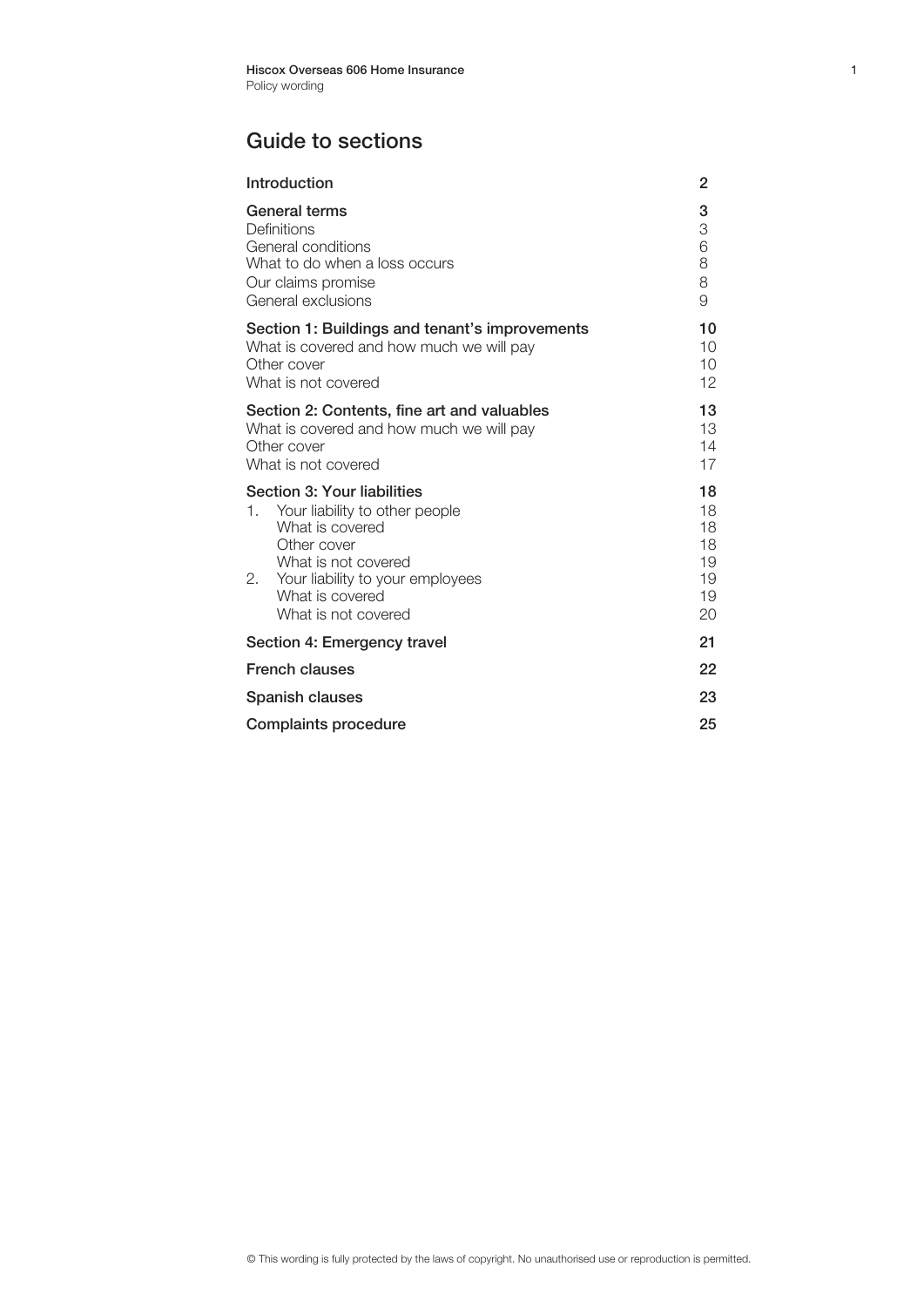#### Introduction

I am delighted that you have chosen Hiscox to protect your personal assets.

We take our responsibility as the insurer of your house, contents, valuables or collections extremely seriously. I hope for both our sakes that you do not have a loss, but if you do, I want you to feel that we are there with all our energy to make you whole again.

If you ever find any part of our service less than satisfactory, please do not hesitate to get in touch with me personally.

Robert Hiras

Robert Hiscox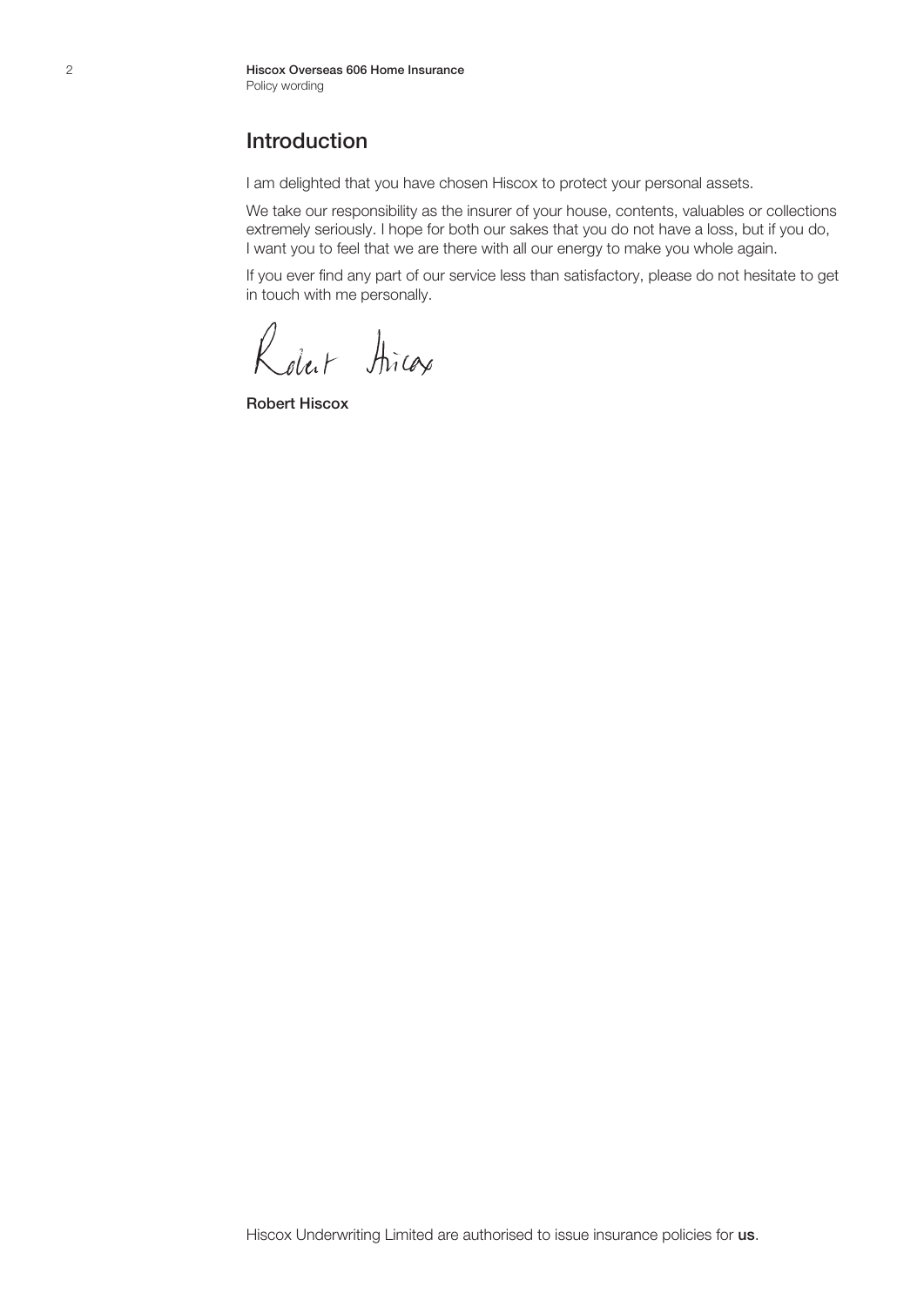Please read this insurance document, together with any endorsements and the schedule. very carefully. If anything is incorrect, please call your insurance agent as soon as possible.

We will provide this insurance in return for the premium you have agreed to pay.

**Definitions** Words shown in **bold** type have the same meaning throughout this **policy** and are defined below. Any changes to these definitions, and any extra definitions, are shown in the section to which they apply.

Act of terrorism An act, including using or threatening to use force or violence, which:

- is committed by a person or group of people, whether acting alone or in connection with an organisation or government; and
- is for political, religious, ideological or similar reasons. This includes trying to influence a government or to frighten the public or any section of the public.

Amount insured The most we will pay as shown in the schedule.

#### Bank cards Credit, debit, charge, cheque, bank or cash point cards.

**Buildings** Any permanent structure used for domestic or **home office business** purposes within the grounds of your home including:

- fixtures and fittings:
- domestic fixed fuel tanks;
- outbuildings;
- underground service pipes and cables, sewers and drains;
- radio and television aerials, satellite dishes, their fittings and masts;

all at the address shown in the schedule and which belong to you or for which you are legally responsible.

We do not include within buildings:

- any structure, or part of a structure, used for any business activity other than home office business carried out by you or on your behalf;
- any plant, shrub or tree, other than hedges (the cover for your garden in Section 1 includes cover for plants, shrub and trees); or
- land or water.

Contents Household goods, clothing and personal property (including the personal property of permanent members of your household in full-time education while they are studying away from **home**), radio and television aerials, satellite dishes, their fittings and masts all of which belong to you or for which you are legally responsible.

We do not include within contents:

- any item used for any business activity, other than office equipment and supplies used in the home;
- vehicles licensed for road use, and their keys and accessories;
- any other motorised vehicles, and their keys and accessories, other than quad bikes, motorbikes under 51cc, golf buggies, domestic gardening equipment and wheelchairs;
- caravans and their accessories;
- trailers, other than trailers and non-motorised horseboxes up to 15 feet or 4.5 metres in length;
- watercraft and their accessories, other than surfboards, sailboards and rowing boats and dinghies up to 12 feet or 3.6 metres in length;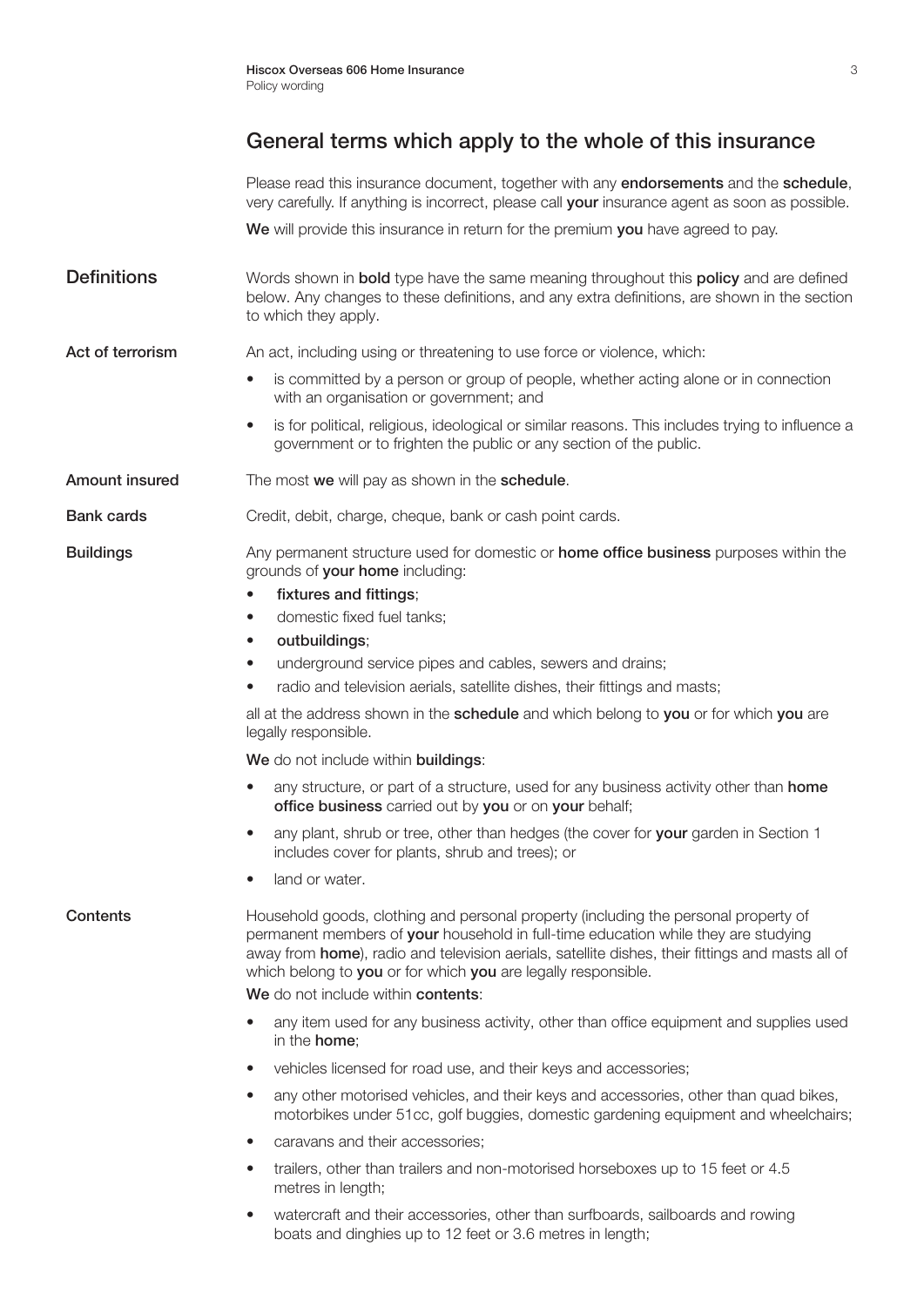- aircraft and their accessories;
- money or bank cards (money and bank cards are covered separately in Section 2 -Contents, fine art and valuables);
- electronic data other than your personal digital data, music, video and photographs stored on your personal computer;
- any animal, plant or tree (the cover for your garden in Section  $2 -$  Contents, fine art and valuables includes cover for plants and trees); or
- land or water.

| Domestic duties              | Those duties relating to your home and gardens.                                                                                                                                                                                             |
|------------------------------|---------------------------------------------------------------------------------------------------------------------------------------------------------------------------------------------------------------------------------------------|
|                              | <b>Domestic duties</b> does not include the duties of those who are employed to provide care<br>for you.                                                                                                                                    |
| Domestic employees           | Any person working for you in connection with domestic duties who is:                                                                                                                                                                       |
|                              | employed by you under a contract of service, or<br>1.                                                                                                                                                                                       |
|                              | 2.<br>self-employed and working on a labour only basis under your control or supervision.                                                                                                                                                   |
| Endorsement                  | A change to the terms of the <b>policy</b> agreed by us in writing.                                                                                                                                                                         |
| <b>Excess</b>                | The amount for which you are responsible as the first part of each agreed claim.                                                                                                                                                            |
| Fine art                     | Art, antiques and collectibles of particular value due to their age, style, artistic merit or<br>collectibility including:                                                                                                                  |
|                              | furniture;<br>$\bullet$                                                                                                                                                                                                                     |
|                              | paintings, drawings, etchings, prints and photographs;<br>$\bullet$                                                                                                                                                                         |
|                              | tapestries and rugs;<br>$\bullet$                                                                                                                                                                                                           |
|                              | manuscripts;<br>$\bullet$                                                                                                                                                                                                                   |
|                              | porcelain and sculpture;<br>$\bullet$                                                                                                                                                                                                       |
|                              | stamps or coins forming part of a collection;<br>$\bullet$                                                                                                                                                                                  |
|                              | gold, silver, and gold- and silver-plated items;<br>$\bullet$                                                                                                                                                                               |
|                              | clocks and barometers;                                                                                                                                                                                                                      |
|                              | all of which belong to you or for which you are legally responsible.                                                                                                                                                                        |
|                              | We do not include valuables within fine art.                                                                                                                                                                                                |
|                              | We do not cover fine art which is business property.                                                                                                                                                                                        |
| <b>Fixtures and fittings</b> | All items that are fixed to and form part of the structure of your home including:<br>decorations including wall paper, murals and stencilling;<br>$\bullet$<br>bathroom suites;<br>$\bullet$<br>fitted kitchens;<br>$\bullet$<br>flooring. |
| Heave                        | The upward movement of the ground beneath the <b>buildings</b> as a result of the expansion or<br>swelling of the subsoil.                                                                                                                  |
| Home                         | The house or flat at the address shown in your schedule, including the outbuildings and<br>garages used for domestic or home office business purposes at the same address.                                                                  |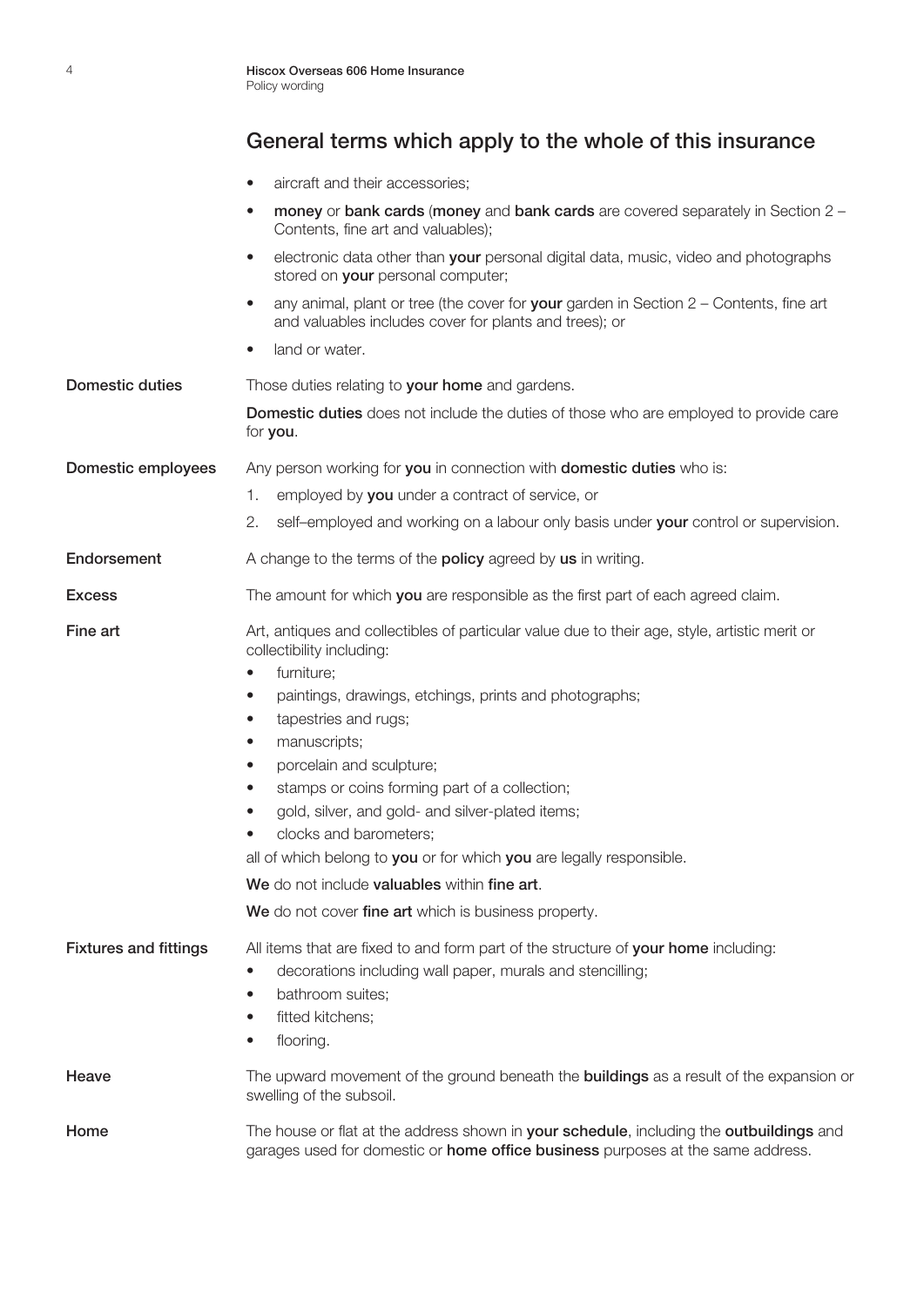| Home office business  | Office work carried out in your home by you or your employees, provided that you do not<br>employ more than five people for that work.                                                                                                                                                                                                                                                                                                     |
|-----------------------|--------------------------------------------------------------------------------------------------------------------------------------------------------------------------------------------------------------------------------------------------------------------------------------------------------------------------------------------------------------------------------------------------------------------------------------------|
|                       | Office work means clerical and administration work only. It does not include any kind of<br>manual work or the use of any machinery other than office equipment.                                                                                                                                                                                                                                                                           |
| Landslip              | Sudden movement of soil on a slope or gradual creep of soil on a slope over a period of<br>time.                                                                                                                                                                                                                                                                                                                                           |
| <b>Money</b>          | Bank notes and coins that are not part of a collection, cheques, postal orders, bank drafts,<br>travel tickets, traveller's cheques, current postage stamps, savings stamps and certificates,<br>premium bonds or other negotiable documents.                                                                                                                                                                                              |
| Normal settlement     | The downward movement of the ground beneath the <b>buildings</b> as a result of the soil being<br>compressed by the weight of the <b>buildings</b> .                                                                                                                                                                                                                                                                                       |
| Outbuildings          | Any permanent structure used for domestic or home office business purposes within the<br>grounds of your home which is not attached to the main building, greenhouses, garages<br>used for domestic purposes, swimming pools, terraces, patios, hard tennis courts,<br>driveways, footpaths, walls, gates, hedges and fences all at the address shown in the<br>schedule and which belong to you or for which you are legally responsible. |
| Outdoor items         | Garden furniture, ornaments, statues, and other similar items that are normally left<br>outdoors.                                                                                                                                                                                                                                                                                                                                          |
| Period of insurance   | The time for which this policy is in force as shown in your schedule.                                                                                                                                                                                                                                                                                                                                                                      |
| <b>Policy</b>         | This insurance document and the schedule, including any endorsements.                                                                                                                                                                                                                                                                                                                                                                      |
| <b>Schedule</b>       | The document showing your name, your address and your insurance details that we sent<br>you when we accepted this insurance or following any subsequent amendment to your<br>cover, whichever is the more recent.                                                                                                                                                                                                                          |
| Subsidence            | The downward movement of the ground beneath the <b>buildings</b> other than by normal<br>settlement.                                                                                                                                                                                                                                                                                                                                       |
| Tenant's improvements | Improvements you have made to the fixtures and fittings and any radio and television<br>aerials, satellite dishes and their fittings and masts that belong to you or for which you<br>are legally responsible. This applies where you do not own or are not responsible for<br>insuring the buildings.                                                                                                                                     |
| <b>Unfurnished</b>    | The home is not furnished. Furnished means equipped with kitchen appliances, fixtures<br>and fittings, curtains, carpets, beds and furniture essential for modern living.                                                                                                                                                                                                                                                                  |
| <b>United Kingdom</b> | England, Wales, Scotland, Northern Ireland, the Isle of Man, and the Channel Islands.                                                                                                                                                                                                                                                                                                                                                      |
| <b>Unoccupied</b>     | The home has not been lived in for 60 days in a row by you.                                                                                                                                                                                                                                                                                                                                                                                |
| <b>Valuables</b>      | Jewellery, gemstones, watches, furs and guns, which belong to you or for which you are<br>legally responsible.                                                                                                                                                                                                                                                                                                                             |
| We, us, our           | The insurer named in the schedule.                                                                                                                                                                                                                                                                                                                                                                                                         |
| You, your             | The person named as the insured in the <b>schedule</b> and all permanent members of that<br>person's household including <b>domestic employees</b> who live in the <b>home</b> .                                                                                                                                                                                                                                                           |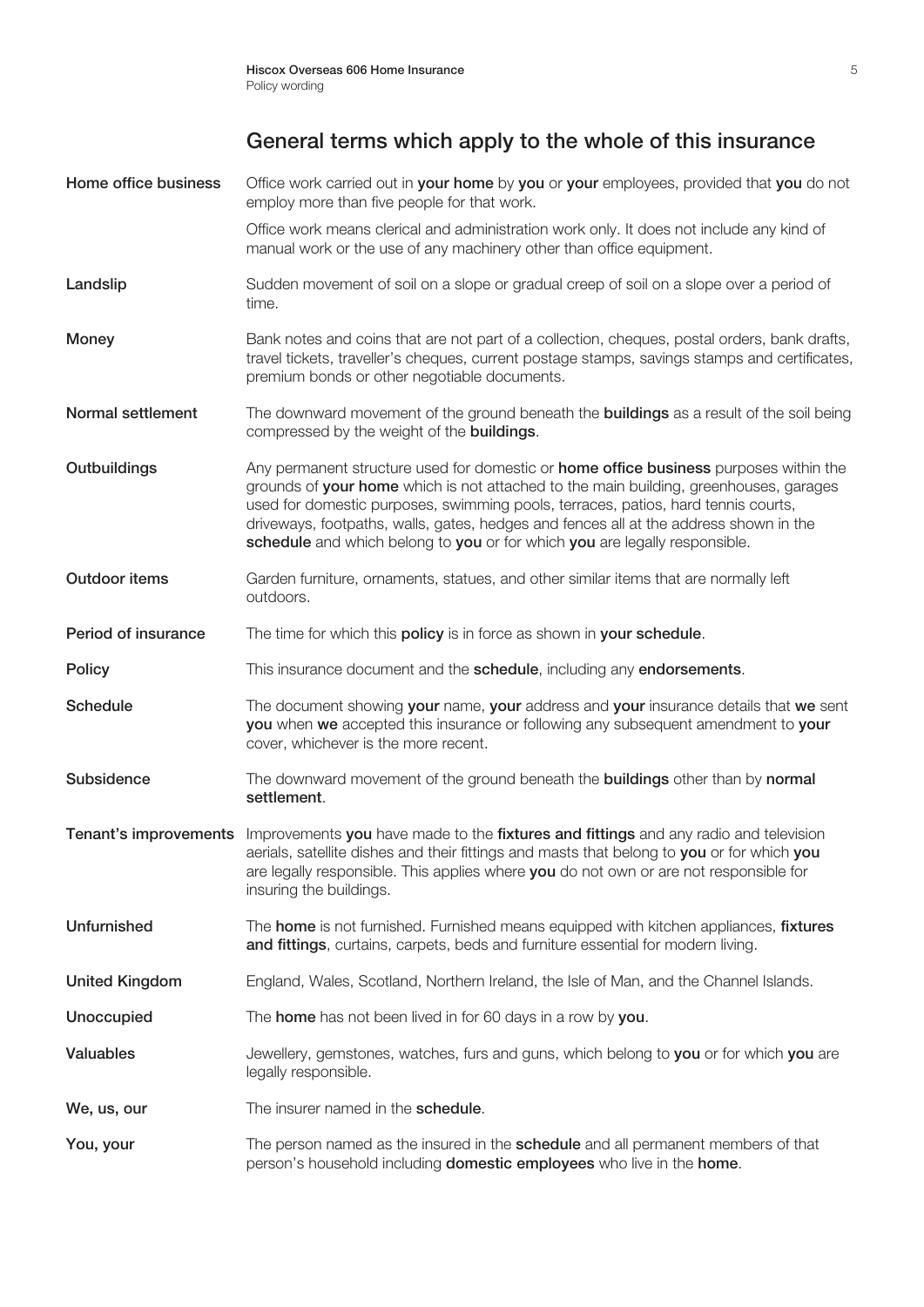| <b>General conditions</b>             | The following conditions apply to the whole of this <b>policy</b> . Any extra conditions are shown<br>in the sections to which they apply.                                                                                                                                                                                                                                                                                                                      |
|---------------------------------------|-----------------------------------------------------------------------------------------------------------------------------------------------------------------------------------------------------------------------------------------------------------------------------------------------------------------------------------------------------------------------------------------------------------------------------------------------------------------|
| Information                           | In deciding to accept this insurance and in setting the terms and premium, we have relied<br>on the information you have given us. You must take care when answering any questions<br>we ask by ensuring that all information provided is accurate and complete.                                                                                                                                                                                                |
|                                       | You must tell us, as soon as possible, if there are any changes to the information you have<br>given us. If you are in any doubt, please contact your insurance agent.                                                                                                                                                                                                                                                                                          |
|                                       | When we are notified of a change we will tell you if this affects your policy. For example<br>we may cancel your policy in accordance with the cancellation condition, amend the terms<br>of your policy or require you to pay more for your insurance.                                                                                                                                                                                                         |
|                                       | If you do not inform us about a change it may affect any claim you make or could result in<br>your insurance being invalid.                                                                                                                                                                                                                                                                                                                                     |
| Misrepresentation                     | If we establish that you deliberately or recklessly provided us with false information we will<br>treat this insurance as if it never existed and decline all claims.                                                                                                                                                                                                                                                                                           |
|                                       | If we establish that you were careless in providing us with the information we have relied<br>upon in accepting this insurance and setting its terms and premium we may:                                                                                                                                                                                                                                                                                        |
|                                       | treat this insurance as if it had never existed and refuse to pay all claims and return the<br>premium paid. We will only do this if we provided you with insurance cover which we<br>would not otherwise have offered;                                                                                                                                                                                                                                         |
|                                       | amend the terms of your insurance. We may apply these amended terms as if they<br>$\bullet$<br>were already in place if a claim has been adversely impacted by your carelessness;                                                                                                                                                                                                                                                                               |
|                                       | charge you more for your insurance or reduce the amount we pay on a claim in the<br>$\bullet$<br>proportion that the premium you have paid bears to the premium we would have<br>charged you;                                                                                                                                                                                                                                                                   |
|                                       | cancel your policy in accordance with the cancellation condition.<br>$\bullet$                                                                                                                                                                                                                                                                                                                                                                                  |
|                                       | We or your insurance agent will write to you if we:                                                                                                                                                                                                                                                                                                                                                                                                             |
|                                       | intend to treat this insurance as if it never existed;<br>$\bullet$                                                                                                                                                                                                                                                                                                                                                                                             |
|                                       | need to amend the terms of your policy; or<br>$\bullet$                                                                                                                                                                                                                                                                                                                                                                                                         |
|                                       | require you to pay more for your insurance.                                                                                                                                                                                                                                                                                                                                                                                                                     |
| False claims                          | If you have made a false claim, we can refuse to pay a claim or we can treat this insurance<br>as though it had never existed.                                                                                                                                                                                                                                                                                                                                  |
| Unoccupied and/or<br>unfurnished home | You must tell us if your home is, or is likely to be, unoccupied or unfurnished. We may<br>then amend the terms of this policy.                                                                                                                                                                                                                                                                                                                                 |
| <b>Building works</b>                 | If you intend to undertake any work to extend, renovate, build or demolish any part of the<br>buildings and the estimated cost is more than £50,000, you must tell us about the work<br>at least 30 days before the work starts and before you enter into any contract for the<br>works. We may then amend the terms of this policy. If you do not tell us about such work,<br>we may not have to pay any claim caused by or resulting from the building works. |
|                                       | You do not have to tell us if the work is for redecoration only.                                                                                                                                                                                                                                                                                                                                                                                                |
| Premium payment                       | We will not make any payment under this policy unless you have paid the premium due to<br>us.                                                                                                                                                                                                                                                                                                                                                                   |
|                                       | If you make a claim under this insurance we will keep the premium that is due to us. If<br>you are paying your premium by instalment we will ask you to either continue paying your<br>premium by instalment or we may deduct any outstanding instalment from any claim<br>payment we have agreed to make.                                                                                                                                                      |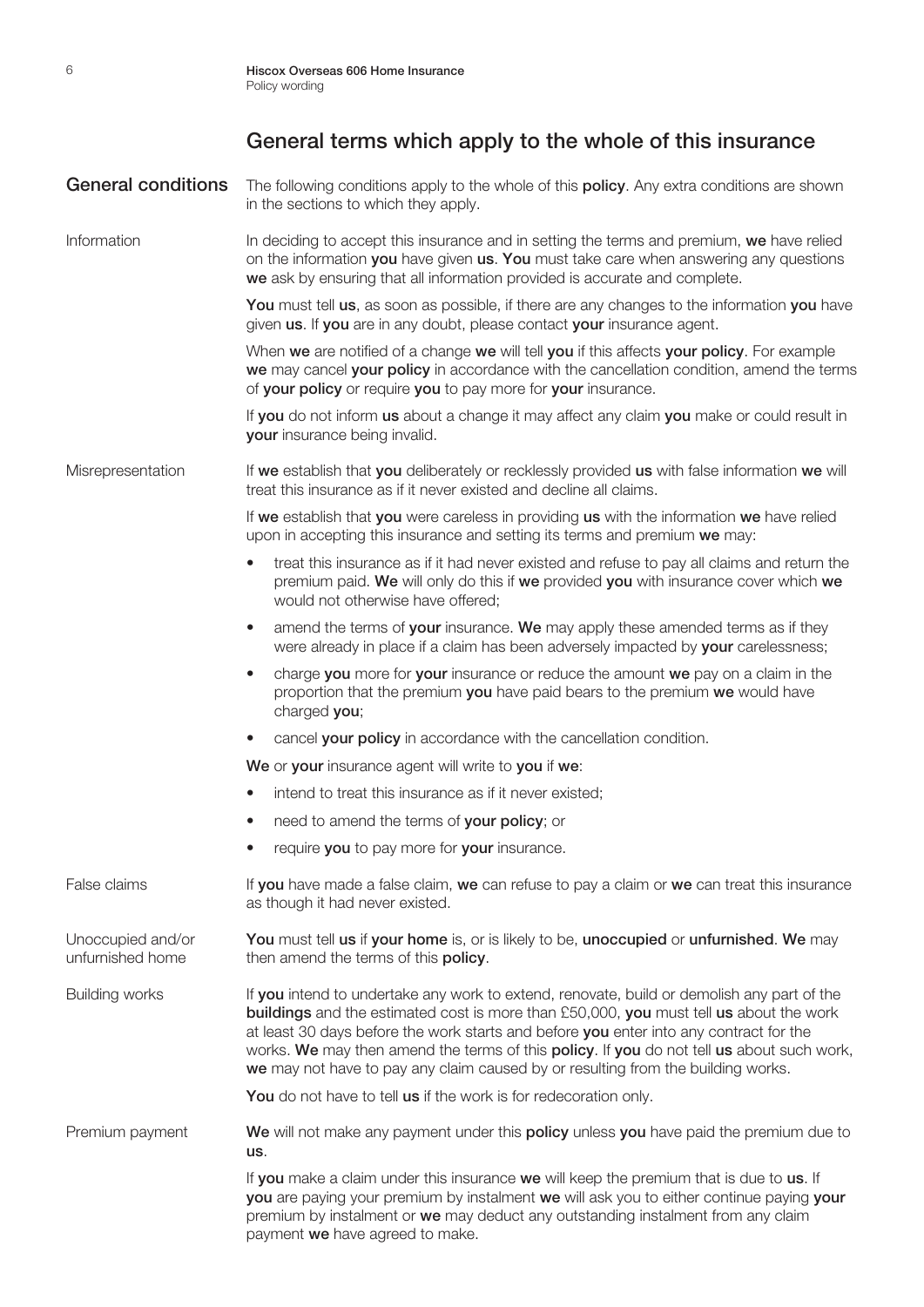| Full value      | You must ensure that the amount insured represents the full value of the property insured.                                                                                                                                                                                                                                                                                                                                           |
|-----------------|--------------------------------------------------------------------------------------------------------------------------------------------------------------------------------------------------------------------------------------------------------------------------------------------------------------------------------------------------------------------------------------------------------------------------------------|
|                 | 1. For buildings, the full value is the estimated cost of rebuilding if the buildings were<br>destroyed (this is not the same as the market value), including VAT, or equivalent local<br>taxes, but not including fees and extra expenses. We allow 25% of the cost of repairs<br>for fees and extra expenses.                                                                                                                      |
|                 | 2.<br>For <b>tenant's improvements</b> , the full value is the cost to repair or replace as new.                                                                                                                                                                                                                                                                                                                                     |
|                 | For contents, the full value is the current cost as new.<br>3.                                                                                                                                                                                                                                                                                                                                                                       |
|                 | For fine art and valuables that are not listed individually in a specification held by us<br>4.<br>or your insurance agent, the full value is the replacement cost or current market value,<br>whichever is the greater.                                                                                                                                                                                                             |
| Indexation      | We will adjust the amount insured for buildings, contents, fine art and valuables each<br>month according to an appropriate index. We will not increase your premium for this during<br>the period of insurance. However you should check your amounts insured when you<br>renew your policy, to make sure that they reflect the full value.                                                                                         |
| Reasonable care | You must:                                                                                                                                                                                                                                                                                                                                                                                                                            |
|                 | 1. take reasonable steps to prevent accident or injury and protect your property against<br>loss or damage; and                                                                                                                                                                                                                                                                                                                      |
|                 | 2.<br>keep your property in good condition and repair. If you make a claim under this<br>insurance and we determine that the loss, damage, liability, cost or expense that has<br>resulted in a claim has been caused or adversely impacted directly by your failure to<br>comply with your obligations under this condition, we may refuse or withdraw from the<br>claim or reduce the amount of any payment we make for the claim. |
| Cancellation    | You may cancel this policy by writing to us:                                                                                                                                                                                                                                                                                                                                                                                         |
|                 | 1. within 15 days from the start of this insurance or the date of receipt of your policy,<br>whichever the later, and receive a full premium refund if you have not made a claim, or                                                                                                                                                                                                                                                 |
|                 | at any time after the first 15 days from the start of this insurance or receipt of the policy<br>2.<br>documents, whichever the later and we will return any premium you have paid for any<br>period of insurance left provided you have not made a claim.                                                                                                                                                                           |
|                 | We may cancel this policy by sending you 30 days' notice by recorded post to your<br>correspondence address shown in the schedule. We will return any premium you have<br>paid for any <b>period of insurance</b> left. However, we will not return any premium if the<br>amount is less than the minimum refund shown in the schedule or you have made a claim.                                                                     |
|                 | If you pay the premium by instalments and an instalment remains unpaid after 15 days, we<br>may cancel this <b>policy</b> from the date the last instalment was due.                                                                                                                                                                                                                                                                 |
| Third parties   | You and we are the only parties to this policy. Nothing in this policy is intended to give any<br>person any right to enforce any term of this policy which that person would not have had<br>but for the Contracts (Rights of Third Parties) Act 1999.                                                                                                                                                                              |
| Joint insureds  | The most we will pay is the relevant amount insured.                                                                                                                                                                                                                                                                                                                                                                                 |
|                 | If there is more than one insured named in the schedule, the total amount we will pay will<br>not exceed the amount we would be liable to pay to any one of you.                                                                                                                                                                                                                                                                     |
| Governing law   | Unless some other law is agreed in writing, this policy is governed by English law. If there is<br>a dispute, it will only be dealt with in the courts of England or of the country within the<br>United Kingdom in which your main residence is situated.                                                                                                                                                                           |
| Exchange rates  | If your policy is issued in Euros or US Dollars, the sterling amounts shown in this policy will<br>be converted using an exchange rate of $£1 = €1.5 = USD 2$ .                                                                                                                                                                                                                                                                      |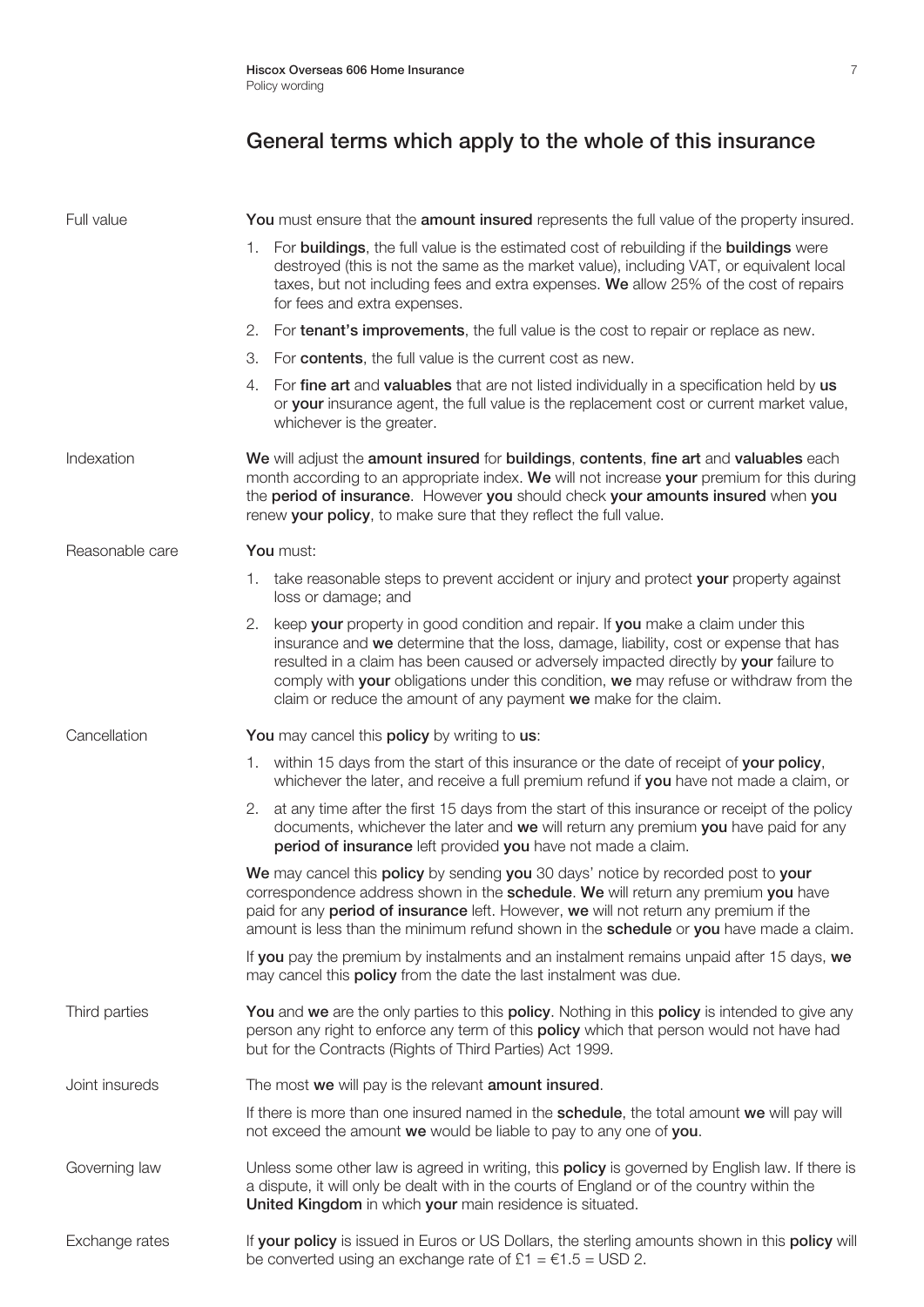| What to do when<br>a loss occurs                 | The following claims conditions apply to the whole of this <b>policy</b> . Please read the claims<br>condition in that section.                                                                                                                                                                                                                                     |
|--------------------------------------------------|---------------------------------------------------------------------------------------------------------------------------------------------------------------------------------------------------------------------------------------------------------------------------------------------------------------------------------------------------------------------|
|                                                  | You should refer to the relevant cover section for details of how your claim will be settled.                                                                                                                                                                                                                                                                       |
|                                                  | You must comply with the obligations set out in the following claims conditions. If we<br>determine that any claim you make under this policy has been adversely impacted directly<br>by your failure to comply with any of the following claims conditions, we may refuse or<br>withdraw from the claim or reduce the amount of any payment we make for the claim. |
| How to make a claim                              | You must tell us or your insurance agent as soon as possible about any incident which<br>may result in a claim under this policy. If you think a crime has been committed, you must<br>also tell the police and ask them for a crime reference number.                                                                                                              |
|                                                  | You must:                                                                                                                                                                                                                                                                                                                                                           |
|                                                  | prove the loss or damage has happened and give us all the co-operation we need to<br>a.<br>investigate your claim;                                                                                                                                                                                                                                                  |
|                                                  | give us reasonable evidence of value for all items involved in a claim.<br>b.                                                                                                                                                                                                                                                                                       |
| Temporary emergency<br>repairs                   | If temporary repairs are needed urgently to prevent further damage, you should arrange for<br>them to be done as soon as possible. Keep the bills because they may form part of your<br>claim.                                                                                                                                                                      |
|                                                  | Before any other repair work begins we have the right to inspect the damaged property.<br>We will tell you if we want to do this.                                                                                                                                                                                                                                   |
| Injury to someone or<br>damage to their property | If someone is holding you responsible for injury or damage, you must tell us as soon as<br>possible. You must also send to us or your insurance agent, as soon as possible, every<br>letter of claim, claim form or correspondence you receive. You must not admit<br>responsibility or make an offer or promise of payment without our written permission.         |
|                                                  | We may take over and deal with, in your name, the defence or settlement of any claim. We<br>will pay any costs involved.                                                                                                                                                                                                                                            |
| Recovering a loss<br>payment                     | We may start proceedings in your name to recover, for our benefit, the amount of any<br>payment we have made under this policy. You must give us all the assistance we may<br>reasonably require to do this.                                                                                                                                                        |
|                                                  | Our claims promise We pride ourselves on offering a service that is fast, efficient and helpful. Please let us know<br>if we do not pay your claim within four working days after receiving your acceptance of our<br>offer and we will pay you interest, at your bank's base rate. We will only do this if your<br>premium payments are up to date.                |
|                                                  | We can only keep this promise if you give us your bank details at the time you accept our<br>offer. We can then transfer the money into your account. This promise cannot apply if you<br>ask us to pay by another method.                                                                                                                                          |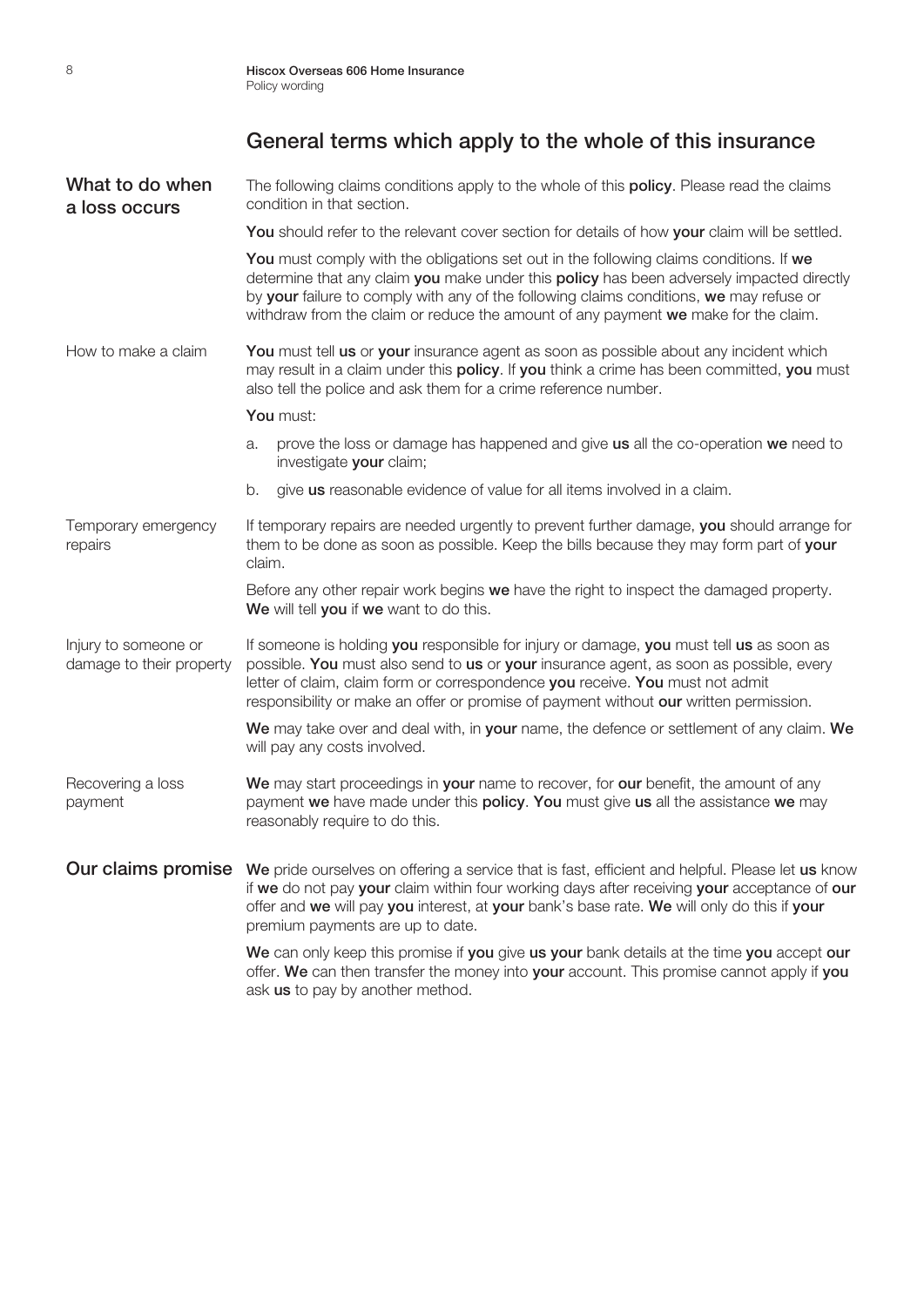General exclusions The following exclusions apply to the whole of this policy. Any extra exclusions are shown in the sections to which they apply.

This insurance does not cover the following.

- 1. Loss, damage or liability arising out of a deliberate act by you or by anyone acting on your behalf. This exclusion does not apply to theft of insured property by domestic employees.
- 2. Loss, damage, costs or expenses arising directly or indirectly from:
	- biological or chemical contamination. This includes poisoning, or preventing or limiting the use of an object, due to the effects of any biological or chemical agent; or
	- b. any failure in the supply of gas, water, electricity or phone service to your home; and caused by or resulting from an **act of terrorism**.
- 3. Your liability arising out of transmission of a computer virus.
- 4. Loss or distortion of information resulting from computer error or malfunction or computer virus.
- 5. Loss of, or damage to, or the cost of replacing, any computer related equipment, arising directly from its failure to recognise, interpret or process correctly any date as its true calendar date or to continue to function correctly beyond that date.
- 6. Loss, damage or liability arising directly or indirectly from nuclear reaction, nuclear radiation or radioactive contamination.
- 7. Loss, damage or liability directly or indirectly caused by war, invasion, act of foreign enemies, hostilities (whether war be declared or not), civil war, rebellion, revolution, insurrection, military or usurped power.
- 8. Loss, damage or liability caused by or resulting from your property being confiscated, taken, damaged or destroyed by or under the order of any government or public or local authority.
- 9. Any claim where you would be entitled to be paid under any other insurance if this policy did not exist. However, this exclusion does not apply to any amount above that which would be covered under the other insurance.
- 10. Claims due to 'extraordinary risks' covered under the Consorcio de Compensación de Seguros.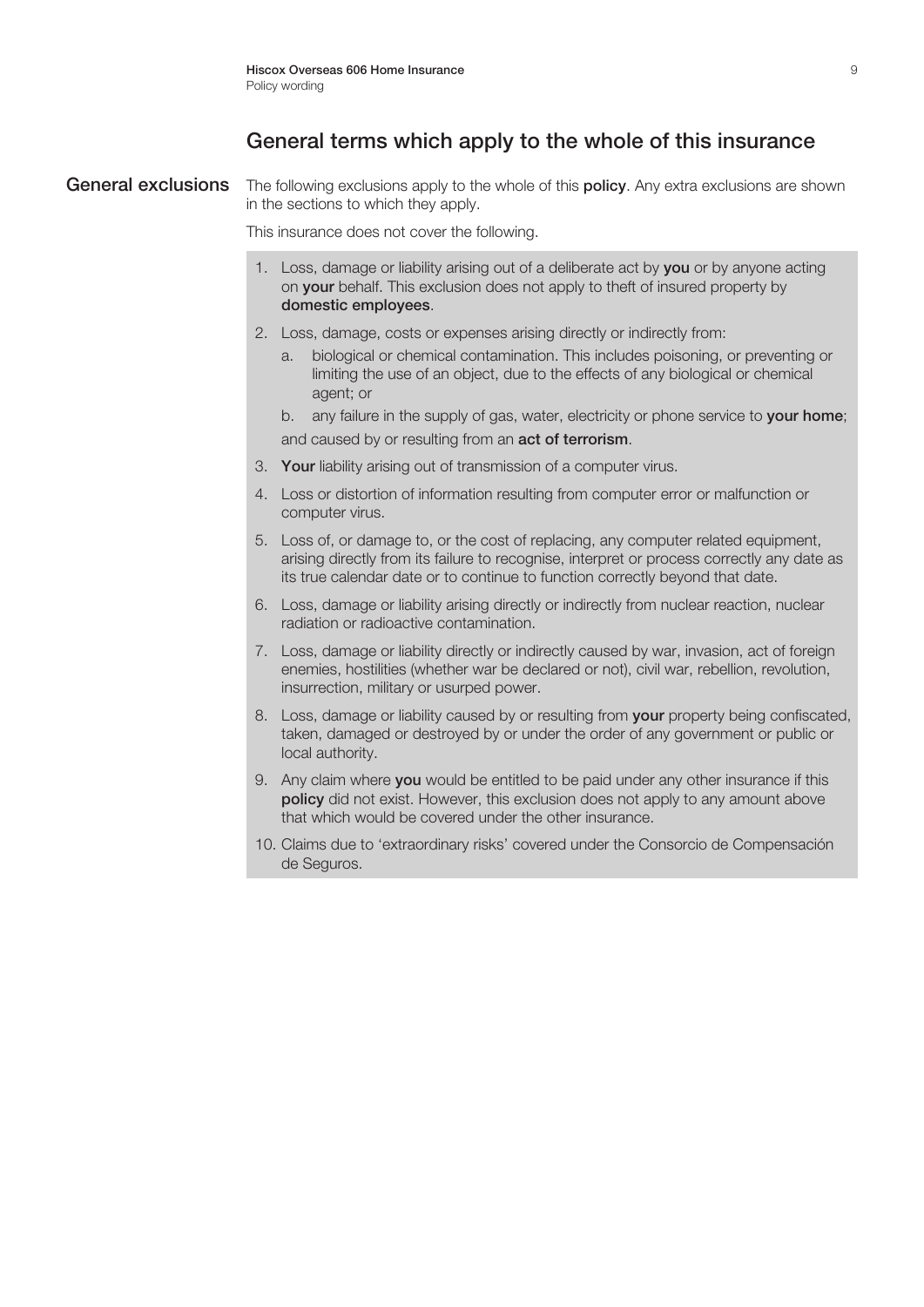#### Section 1: Buildings and tenant's improvements

Please read your schedule to see if the buildings or tenant's improvements are covered.

The general terms including general conditions, general exclusions and claims conditions and the extra exclusions below all apply to this section.

If you need to make a claim please refer to 'what to do when a loss occurs' within general terms.

What is covered We will insure the buildings or tenant's improvements up to the amount insured against physical loss or physical damage which happens during the period of insurance.

**How much we We will pay up to the amount insured, but we will not pay more than the amount insured will pay** in total (other than when the **buildings** are insured on an extended replacement cost basis, in total (other than when the **buildings** are insured on an extended replacement cost basis, as provided below) for the cost of rebuilding or repairing the damaged **buildings. We** will normally expect you to have repairs carried out, but if you and we agree that it is not reasonable to do this, we will pay you an amount which we both consider fair. For tenant's improvements we will decide whether we repair or replace the damaged parts.

> Unless we say otherwise, the amount insured applies to each incident of loss and will be automatically restored to the full amount after we pay a loss provided you carry out our recommendations to prevent further loss or damage.

Extended replacement This does not apply if the buildings valuation reveals any restrictions to the rebuilding or cost repairing of your home, including if your buildings are listed.

> If you have had a buildings valuation carried out on your home within the last five years by a valuer approved by us and the amount insured reflects this valuation, the buildings are insured on an extended replacement cost basis. This means that we will pay the full cost of rebuilding or repairing any damage, even if it is more than the **amount insured. We** will only do this if you tell us about any additions, alterations or improvements you have made to the buildings since the valuation was carried out and you amend the amount insured to reflect the work.

| Other cover             |                                                                                                                                                                                                                                                                                                                                                                                                                                                                                                                                                                                                                                                                                                                                                                 |
|-------------------------|-----------------------------------------------------------------------------------------------------------------------------------------------------------------------------------------------------------------------------------------------------------------------------------------------------------------------------------------------------------------------------------------------------------------------------------------------------------------------------------------------------------------------------------------------------------------------------------------------------------------------------------------------------------------------------------------------------------------------------------------------------------------|
| А.                      | The following covers apply automatically if the <b>buildings</b> are covered under this section.                                                                                                                                                                                                                                                                                                                                                                                                                                                                                                                                                                                                                                                                |
| Fees and extra expenses | We will pay the reasonable and necessary fees and extra expenses involved in rebuilding or<br>repairing the <b>buildings</b> following physical loss or physical damage. This means:                                                                                                                                                                                                                                                                                                                                                                                                                                                                                                                                                                            |
|                         | 1.<br>Fees to architects, surveyors and consulting engineers.                                                                                                                                                                                                                                                                                                                                                                                                                                                                                                                                                                                                                                                                                                   |
|                         | 2.<br>The cost of clearing the site and making the <b>buildings</b> safe.                                                                                                                                                                                                                                                                                                                                                                                                                                                                                                                                                                                                                                                                                       |
|                         | The cost of doing anything required by any government or local authority, but only if:<br>3.<br>you received notice of the requirement after the damage happened, and<br>a.<br>the <b>buildings</b> were originally built according to any government and local<br>b.<br>authority regulations in force at that time.                                                                                                                                                                                                                                                                                                                                                                                                                                           |
|                         | The most we will pay in total for each incident of loss is an amount equal to 25% of the<br>insured cost of repairs to the <b>buildings. We</b> do not include the cost of preparing a claim<br>within this cover.                                                                                                                                                                                                                                                                                                                                                                                                                                                                                                                                              |
| Buying a new home       | If we already insure the buildings of your main residence and you are buying a new main<br>residence within the same country of your current main residence during the period of<br>insurance, we will automatically cover the buildings at the new address while you are<br>arranging insurance for them. This cover only applies to physical loss or physical damage<br>caused by fire, up to the <b>amount insured</b> for the <b>buildings</b> of your existing main<br>residence. The cover is in force from the time you exchange contracts until your new<br>insurance starts or the purchase is complete but for no longer than 60 days. However, we<br>will only do this if the <b>buildings</b> at the new address are not insured by the vendor, and |

provided they are in a good state of repair.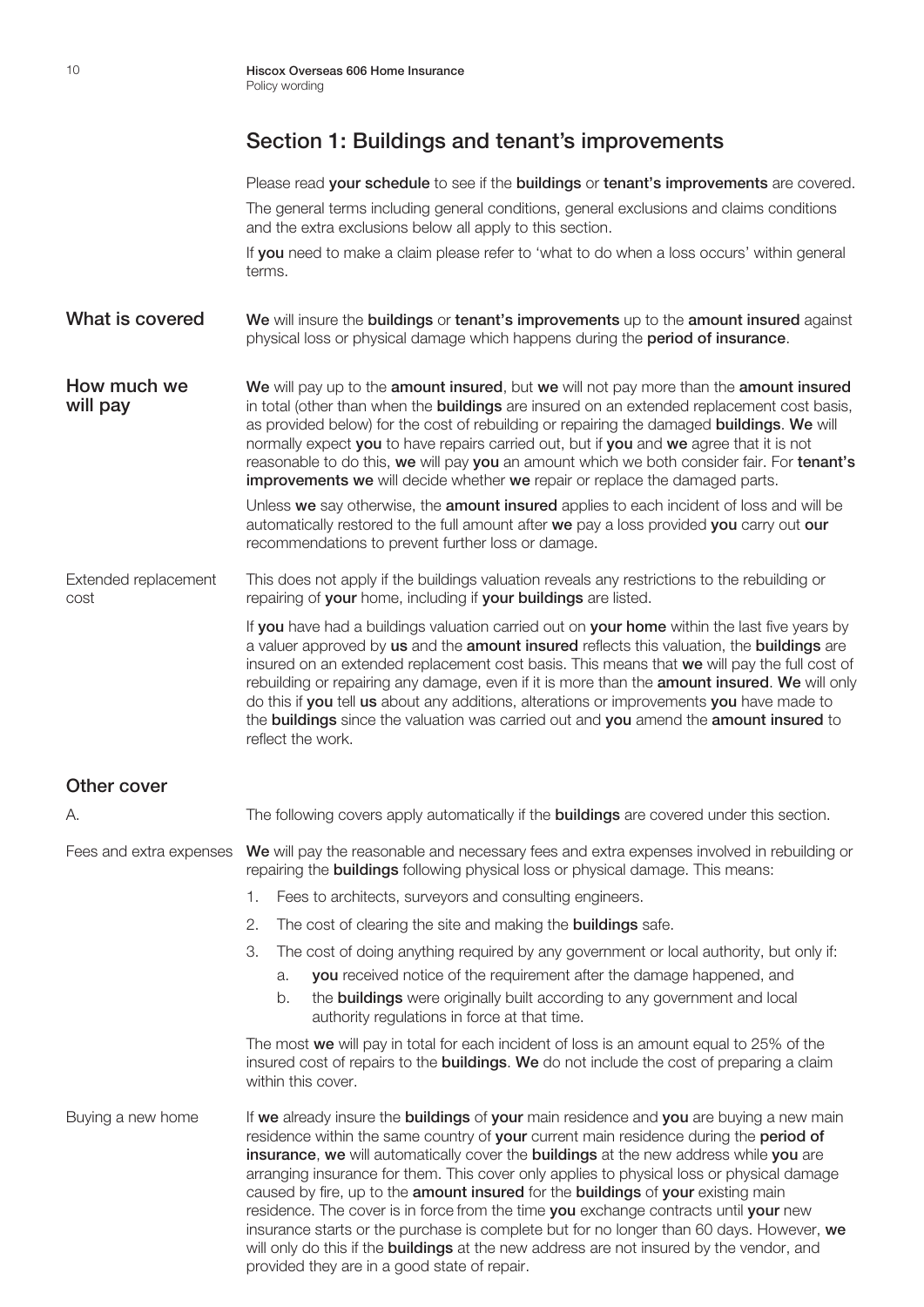# Section 1: Buildings and tenant's improvements

| Selling your home                   | If you are selling the buildings covered under this section, we will cover the buildings for<br>the buyer from the time you exchange contracts to the time the sale is complete, but only<br>within the <b>period of insurance</b> . However, we will only do this if the buyer is not insured by,<br>or does not have the benefit of, any other insurance. |
|-------------------------------------|-------------------------------------------------------------------------------------------------------------------------------------------------------------------------------------------------------------------------------------------------------------------------------------------------------------------------------------------------------------|
| Β.                                  | We will also include the following covers. However, these additional covers do not apply in<br>respect of 'Selling your home' or premises insured under 'Buying a new home'.                                                                                                                                                                                |
| Alternative<br>accommodation        | We will cover your reasonable and necessary costs for alternative accommodation, which<br>we have agreed to in advance, while your home cannot be lived in because of loss or<br>damage we have agreed to pay for under this section. This includes accommodation for<br>your domestic pets and horses.                                                     |
|                                     | We will not pay for alternative accommodation for more than three years.                                                                                                                                                                                                                                                                                    |
| Carpets, curtains<br>and appliances | If your home is rented out unfurnished, we will also insure your carpets, curtains and<br>domestic appliances under this section against physical loss and physical damage<br>occurring during the <b>period of insurance</b> , provided they are not insured elsewhere.                                                                                    |
|                                     | We will decide whether to repair or replace the lost or damaged item or to make a cash<br>settlement based on the replacement cost. The most we will pay in total for each incident<br>of loss is £5,000.                                                                                                                                                   |
| Finding a leak                      | We will pay the costs incurred to find and access the point of escape of:                                                                                                                                                                                                                                                                                   |
|                                     | a domestic heating fuel leak within your home, or a water leak from your permanent<br>1.<br>internal plumbing or heating system, which is likely to cause insured damage to the<br>buildings, contents or fine art;                                                                                                                                         |
|                                     | a water leak from the underground service pipes for which you are legally responsible<br>2.<br>outside the <b>home</b> but at the address shown in the <b>schedule</b> .                                                                                                                                                                                    |
|                                     | The leak must happen during the period of insurance. The most we will pay is the amount<br>insured for the buildings, but not more than £15,000 for a water leak outside the home.                                                                                                                                                                          |
| Fire Brigade charges                | We will pay up to £10,000 in total during the period of insurance in respect of<br>charges levied by the fire authority in controlling or extinguishing a fire at your home in<br>circumstances which have given rise to or, but for the action of the fire authority, would<br>have given rise to damage insured under this policy.                        |
| Garden                              | We will pay to restore your garden only if it is damaged during the period of insurance by:                                                                                                                                                                                                                                                                 |
|                                     | fire;<br>1.                                                                                                                                                                                                                                                                                                                                                 |
|                                     | 2.<br>lightning;                                                                                                                                                                                                                                                                                                                                            |
|                                     | З.<br>collision or impact by a vehicle or aircraft or by falling lampposts, telegraph poles or<br>pylons; or                                                                                                                                                                                                                                                |
|                                     | theft or vandalism.<br>4.                                                                                                                                                                                                                                                                                                                                   |
|                                     | We will not pay more than $£1,000$ to remove or replace any one tree, shrub or plant. The<br>most we will pay in total during the period of insurance is 5% of the buildings amount<br>insured, unless a higher amount is shown in the schedule.                                                                                                            |
| Rent owed to you                    | We will pay for rent which you cannot recover as landlord while your home cannot be lived<br>in because of loss or damage for which we have agreed to pay under this section. We will<br>not pay rent for more than three years.                                                                                                                            |
| Replacement locks                   | If the keys to external doors, windows, safes and alarms of your home are lost or stolen<br>during the period of insurance, we will pay the cost of replacing the locks up to the<br>amount insured for buildings. This cover is not subject to an excess.                                                                                                  |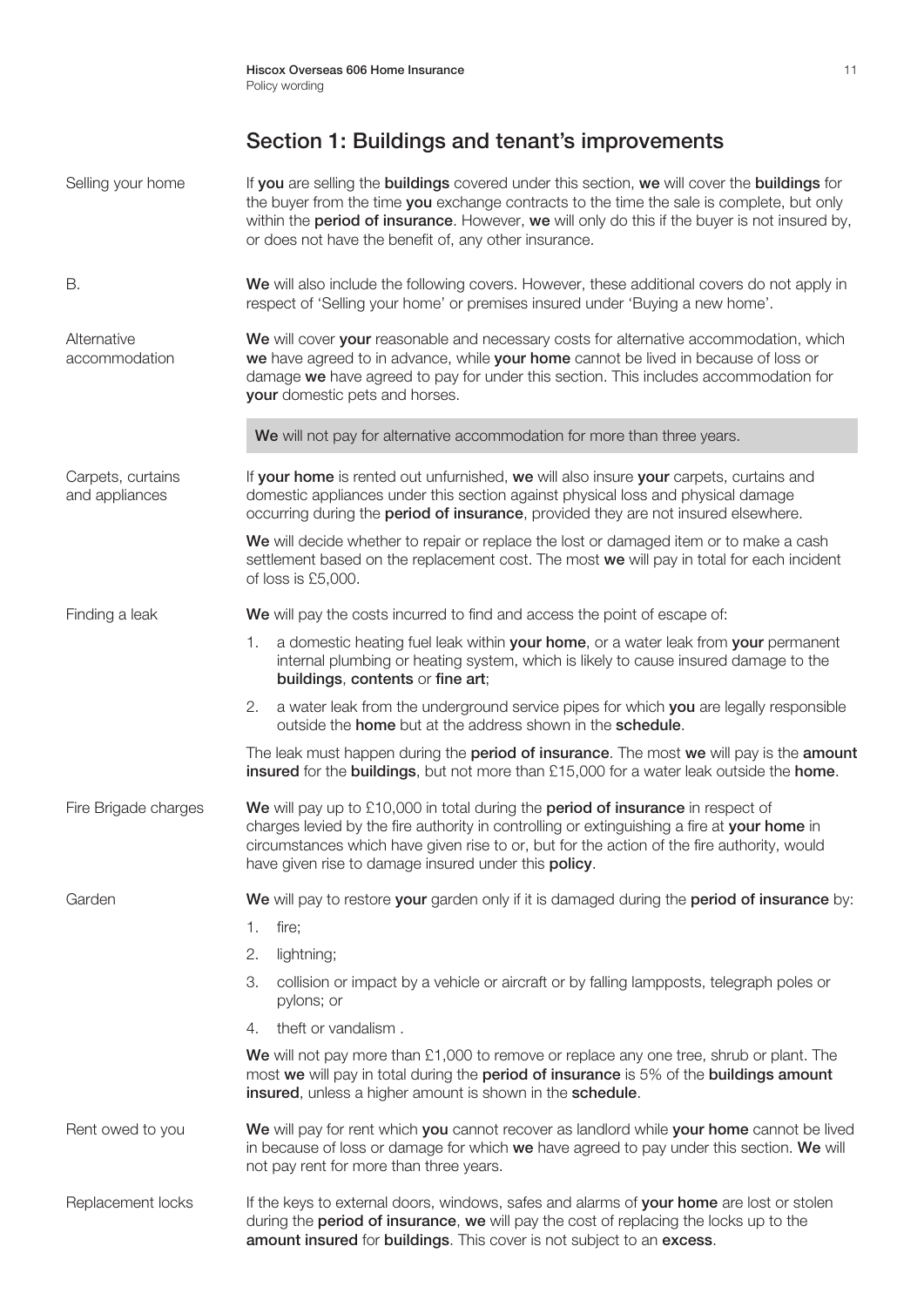#### Section 1: Buildings and tenant's improvements

What is not covered The following extra exclusions apply to the whole of this section.

We do not cover the following.

- 1. Loss or damage caused by:
	- a. anything which happens gradually, including smoke, rising damp, wear and tear, gradual deterioration, rust or oxidation, normal settlement, warping or shrinkage, rot, fungus, mould or infestation;
	- b. dryness or humidity, being exposed to light or extreme temperatures, unless the loss or damage is caused by fire or by frost damage to or water leaking from fixed water tanks, apparatus and pipes;
	- c. chewing, scratching, tearing, denting, vomiting or fouling by your pets;
	- d. moths, insects, rats, mice, squirrels, rodents or other vermin;
	- e. demolition, alteration, extension, repair, or any similar process; or
	- f. pollution or contamination.
- 2. Misuse, faulty workmanship or design, or the use of unsuitable or faulty materials.
- 3. The cost of maintenance or routine redecoration.
- 4. Mechanical or electrical faults or breakdown.
- 5. Loss or damage caused by storm or flood to gates, hedges or fences.
- 6. Loss or damage caused by water leaking from:
	- a. fixed water tanks, apparatus and pipes while your home is unoccupied. This exclusion shall not apply if the heating throughout **vour home** is maintained at a minimum temperature of ten degrees centigrade or you shut off and drain fixed water tanks, apparatus and pipes; or
	- b. swimming pools.
- 7. Loss or damage caused by subsidence, heave or landslip.
- 8. Loss or damage caused by coastal or river erosion.
- 9. Loss or damage while the **home** is unfurnished unless the damage is caused by fire, lightning or explosion.
- 10. The amount of the excess. However, this exclusion does not apply to:
	- a. the cover for replacement locks; or
	- b. any claim we have agreed to pay which is more than £25,000 and which is not subject to any compulsory **excess** shown in the **schedule**.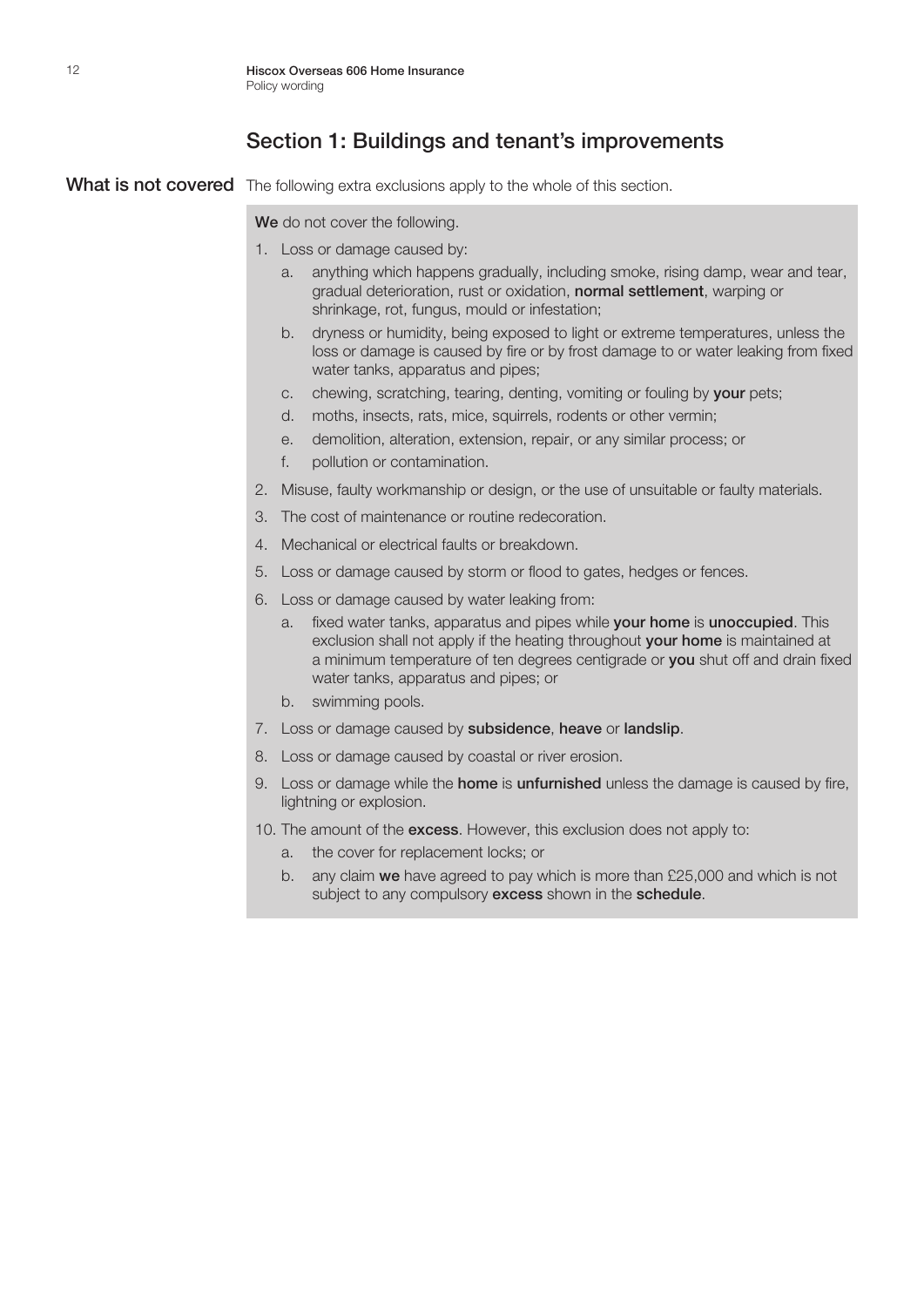Please read **your schedule** to see if the **contents**, fine art, and valuables are covered.

If your schedule says that tenant's improvements are covered, please refer to Section 1 for details of the cover.

The general terms including general conditions, general exclusions and claims conditions, and the extra exclusions shown below all apply to this section.

If you need to make a claim please refer to 'what to do when a loss occurs' within general terms.

What is covered We will insure the contents, fine art and valuables up to the amount insured against physical loss or physical damage which happens anywhere in the world during the **period** of insurance.

#### How much we will pay

Contents We will decide whether to repair or replace the lost or damaged item or to make a cash settlement based on the replacement cost. We will not deduct any amount for wear and tear.

#### Specific limits

For a covered loss to the following types of contents, we will not pay more than the amounts shown, unless a higher amount is shown in the **schedule**. These special limits do not increase the amount of coverage on **your contents** or on any item covered elsewhere in this **policy**. The most we will pay for:

- 1. valuables, gold, silver, and gold- and silver-plated items is £5,000 in total for each incident of loss.
- 2. outdoor items is 10% of the contents amount insured in total for each incident of loss.
- 3. rowing boats, dinghies and sailboards is £5,000 in total for each incident of loss.
- 4. trailers and non-motorised horseboxes is £5,000 in total for each incident of loss.
- 5. quad bikes, motorbikes and golf buggies is £7,500 in total for each incident of loss.
- 6. retrieving your personal digital data and digital photographs or digital video from your computer is £2,500 in total for each incident of loss.
- 7. replacing your personal digital music and digital video downloaded to your computer is £2,500 in total for each incident of loss.
- 8. Home office supplies is £10,000 in total for each incident of loss.

Fine art and valuables Items, pairs and sets worth more than  $£25,000$  each for fine art and more than £15,000 each for **valuables** must be specified individually.

> If any items which have an increased value because they form part of a pair or set are lost or damaged, any payment we make will take account of the increased value.

1. For specified items individually listed in a specification held by us or your insurance agent

For fine art, if the item is partly damaged, you may decide whether we repair, replace or pay the value of the damaged item.

For valuables, if the item is partly damaged, we will decide whether we repair, replace or pay the value of the damaged item.

If we repair a damaged item, we will also pay for any loss in value. The most we will pay in total is the value shown for that item in the specification.

If the item is lost or destroyed, we will pay the value shown for that item in the specification.

If you have had a professional valuation carried out on your valuables within the last three years and the values in the specification reflect this valuation, the valuables are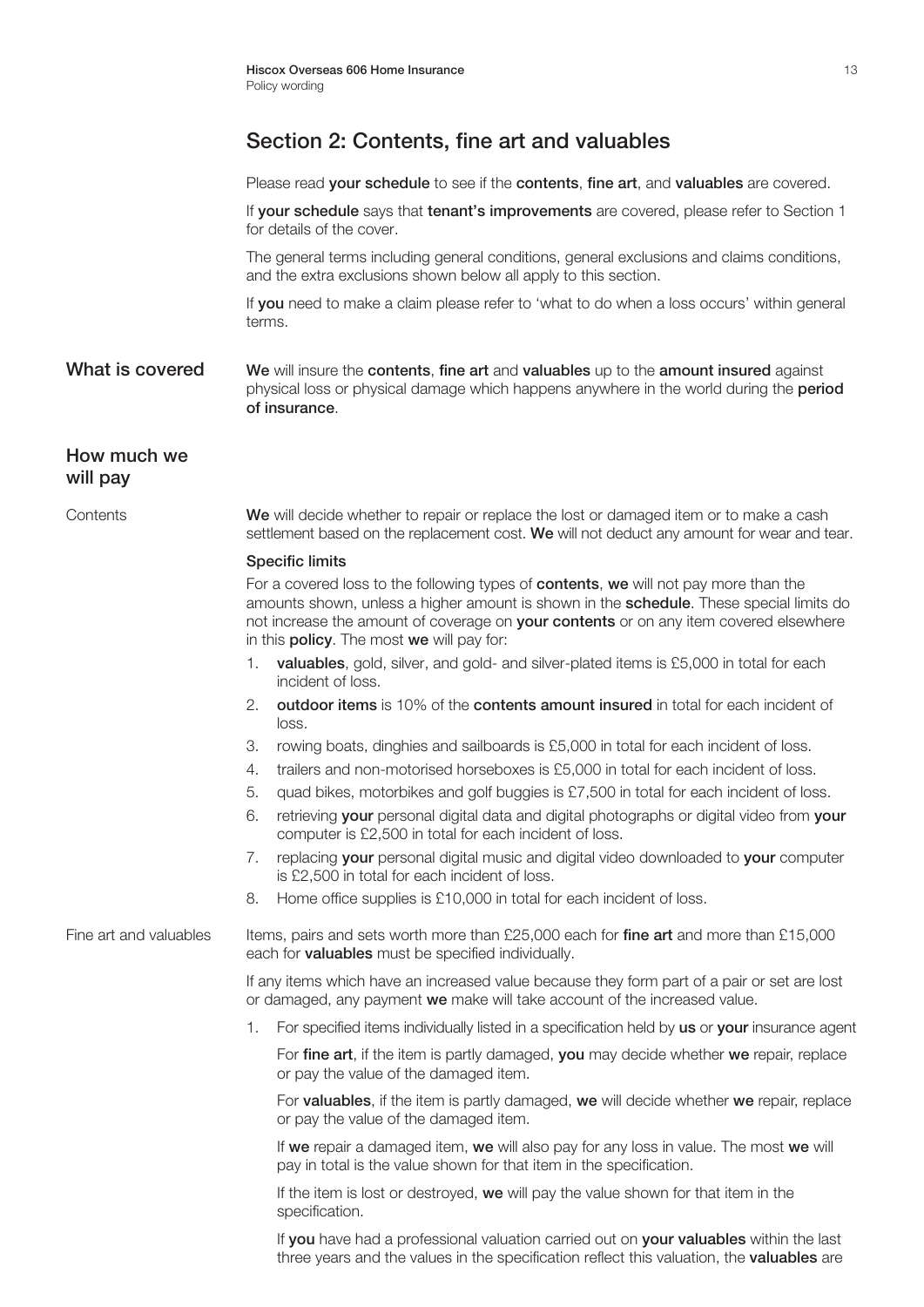|                              | insured on an increased value basis. This means that we will pay the value of the item<br>at the time of loss even if it is more than the value shown for that item in the<br>specification. In no event will we pay more than the total amount of all the values shown<br>in the specification held by us or your insurance agent. |
|------------------------------|-------------------------------------------------------------------------------------------------------------------------------------------------------------------------------------------------------------------------------------------------------------------------------------------------------------------------------------|
|                              | For unspecified items not individually listed in a specification held by us or your<br>2.<br>insurance agent but included within the amount insured for fine art or valuables                                                                                                                                                       |
|                              | We will decide whether we repair, replace or make a cash settlement for any lost or<br>damaged item. If we choose to make a cash settlement we will pay the market value of<br>the item on the date of loss. If we repair it, we will also pay for any loss in value.                                                               |
|                              | The most we will pay for any one item, pair or set is:                                                                                                                                                                                                                                                                              |
|                              | £25,000 for fine art<br>$\bullet$                                                                                                                                                                                                                                                                                                   |
|                              | £15,000 for valuables                                                                                                                                                                                                                                                                                                               |
|                              | The most we will pay in total for each incident of loss is the amount insured.                                                                                                                                                                                                                                                      |
| Full payment                 | If we pay the full amount insured for an item, pair or set, we will then have the right to<br>take possession of it.                                                                                                                                                                                                                |
| Recovered property           | If we recover any of your property after we have paid a claim, we will write to you at<br>your correspondence address shown in the schedule and you can buy it back from<br>us within 60 days. We will charge:                                                                                                                      |
|                              | the amount we paid for your claim plus interest and loss adjustment and recovery<br>1.<br>expenses; or                                                                                                                                                                                                                              |
|                              | the fair market value of the item at the time we recover it;<br>2.                                                                                                                                                                                                                                                                  |
|                              | whichever the lesser.                                                                                                                                                                                                                                                                                                               |
| Other cover                  | The following covers apply automatically if the <b>contents</b> are covered. The amounts shown<br>below are in addition to the <b>amount insured</b> for <b>contents</b> .                                                                                                                                                          |
| Acquired disability          | We will pay up to £50,000 towards the cost of reasonable and necessary alterations to the<br>home to enable you to live there unassisted if you have become permanently physically disabled<br>as a direct result of a sudden and unforeseen accident during the period of insurance.                                               |
|                              | We will only do this if:                                                                                                                                                                                                                                                                                                            |
|                              | 1. we agree to the alterations and our contribution towards them before the alterations<br>are carried out; and                                                                                                                                                                                                                     |
|                              | you allow a medical adviser chosen by us to examine you and to see all medical<br>2.<br>records, if we consider it necessary.                                                                                                                                                                                                       |
|                              | For the purpose of this extension:                                                                                                                                                                                                                                                                                                  |
|                              | the definition of 'you' does not include domestic employees who live in the home;<br>1.                                                                                                                                                                                                                                             |
|                              | 2.<br>permanently physically disabled means:                                                                                                                                                                                                                                                                                        |
|                              | that you have permanently lost all use of a complete arm, hand, foot or leg; or<br>a.                                                                                                                                                                                                                                               |
|                              | that you are registered blind.<br>b.                                                                                                                                                                                                                                                                                                |
| Alternative<br>accommodation | We will cover your reasonable and necessary costs for alternative accommodation which<br>we have agreed to in advance, while your home cannot be lived in because of loss or<br>damage we have agreed to pay for under this section. This includes accommodation for<br>your domestic pets and horses.                              |
|                              | We will not pay for alternative accommodation for more than three years.                                                                                                                                                                                                                                                            |
| Book debts                   | We will pay you up to £10,000 for amounts owed to you which you are unable to recover<br>as a direct result of physical loss of or physical damage to your home office business<br>accounts records during the period of insurance, provided the loss or damage is covered<br>under this section.                                   |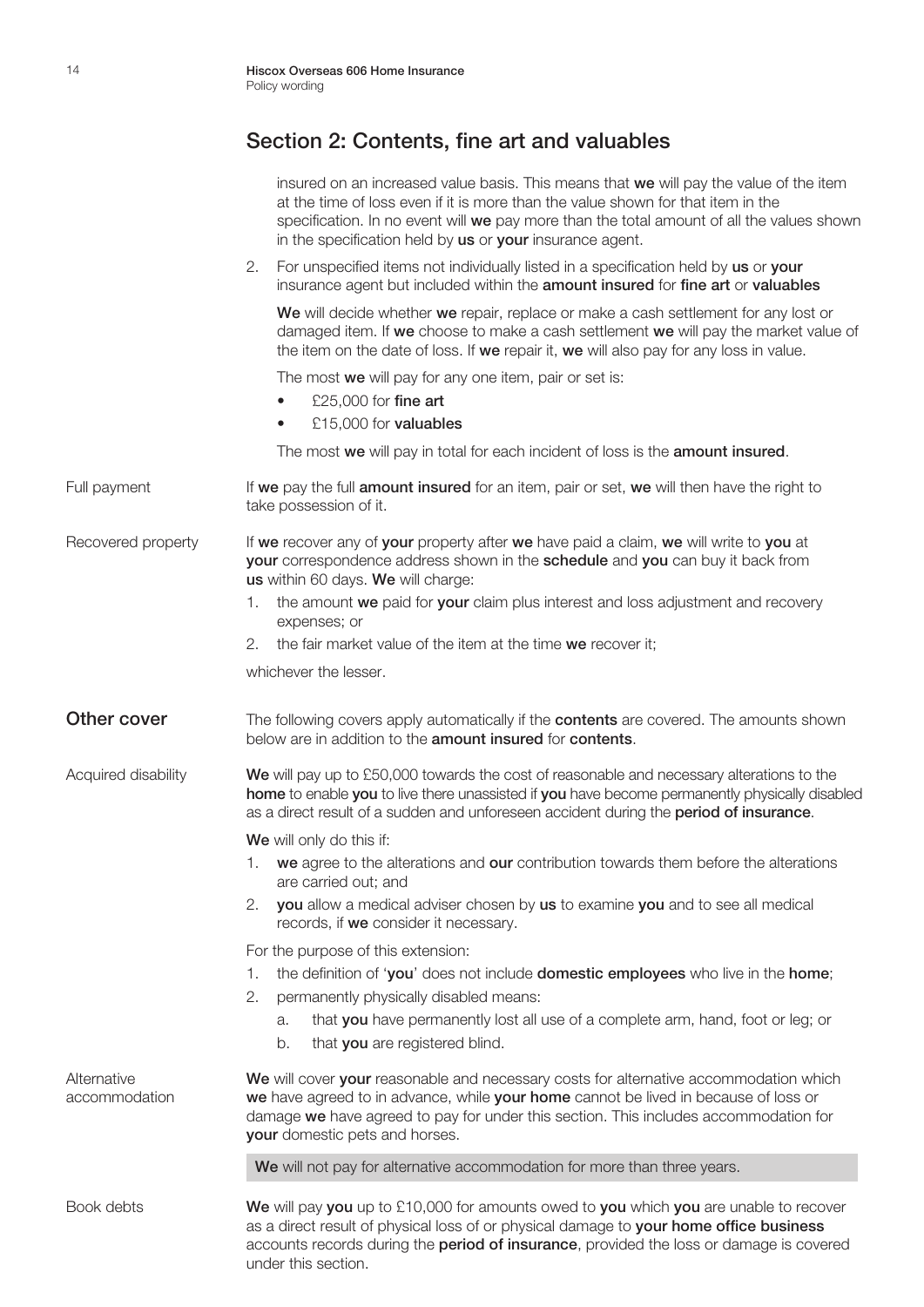| Business records      | If your home office business records and electronic data are lost or damaged as a result of<br>physical loss or physical damage covered under this section, we will pay up to £10,000 for the<br>reasonable and necessary cost of reconstituting the data you need to continue your business.                                                                                                                                                                                                                                                                                                                                 |
|-----------------------|-------------------------------------------------------------------------------------------------------------------------------------------------------------------------------------------------------------------------------------------------------------------------------------------------------------------------------------------------------------------------------------------------------------------------------------------------------------------------------------------------------------------------------------------------------------------------------------------------------------------------------|
|                       | We will not pay for the value to you of the lost information.                                                                                                                                                                                                                                                                                                                                                                                                                                                                                                                                                                 |
| Death of the artist   | We will increase the insured value of any item listed in the specification for fine art by up to<br>100% if the artist dies during the period of insurance. We will only do this for the six<br>months immediately following the death of that artist and provided you can produce an<br>independent professional valuation or a purchase receipt which is not more than three<br>years old at the time of any loss or damage. You must be able to prove the increased value<br>if you make a claim for that item. The most we will pay under this extension is an extra<br>£100,000 in total during the period of insurance. |
|                       | If you are unable to provide a professional valuation or purchase receipt and proof of<br>increased value then this extension will not apply.                                                                                                                                                                                                                                                                                                                                                                                                                                                                                 |
| Defective title       | If, during the period of insurance, someone claims that an item of specified fine art is<br>not rightfully yours and you are legally obliged to return the item to its rightful owner<br>because it is proved that you do not have good title to it, we will pay you the amount you<br>paid for it, or the value shown in the specification if this is less. We will only do this if:                                                                                                                                                                                                                                         |
|                       | you bought the item during the period that the fine art has been insured with us;<br>1.<br>you tell us about the claim during the period of insurance; and<br>2.                                                                                                                                                                                                                                                                                                                                                                                                                                                              |
|                       | you made reasonable enquiries about the item's provenance before you bought it.<br>З.                                                                                                                                                                                                                                                                                                                                                                                                                                                                                                                                         |
|                       | The most we will pay under this extension for the period of insurance is 10% of the total                                                                                                                                                                                                                                                                                                                                                                                                                                                                                                                                     |
|                       | amount insured for fine art, but in any case not more than £25,000.                                                                                                                                                                                                                                                                                                                                                                                                                                                                                                                                                           |
|                       | We do not cover any items you inherit or that were given to you.                                                                                                                                                                                                                                                                                                                                                                                                                                                                                                                                                              |
| Domestic heating fuel | We will pay up to the amount insured for contents for any accidental loss of:                                                                                                                                                                                                                                                                                                                                                                                                                                                                                                                                                 |
| and metered water     | domestic heating fuel from your fixed heating fuel tank;<br>1.                                                                                                                                                                                                                                                                                                                                                                                                                                                                                                                                                                |
|                       | metered water:<br>2.                                                                                                                                                                                                                                                                                                                                                                                                                                                                                                                                                                                                          |
|                       | occurring during the period of insurance.                                                                                                                                                                                                                                                                                                                                                                                                                                                                                                                                                                                     |
|                       | We will not pay for loss of metered gas.                                                                                                                                                                                                                                                                                                                                                                                                                                                                                                                                                                                      |
| Freezer contents      | We will pay up to the amount insured for contents for the costs involved in replacing the<br>contents of your freezer or refrigerator as a result of damage covered under this section.<br>This cover is not subject to an excess.                                                                                                                                                                                                                                                                                                                                                                                            |
| Garden                | We will pay to restore your garden only if it is damaged during the period of insurance by:                                                                                                                                                                                                                                                                                                                                                                                                                                                                                                                                   |
|                       | fire;<br>1.                                                                                                                                                                                                                                                                                                                                                                                                                                                                                                                                                                                                                   |
|                       | 2.<br>lightning;                                                                                                                                                                                                                                                                                                                                                                                                                                                                                                                                                                                                              |
|                       | З.<br>collision or impact by a vehicle or aircraft or by falling lampposts, telegraph poles or<br>pylons; or                                                                                                                                                                                                                                                                                                                                                                                                                                                                                                                  |
|                       | theft or vandalism.<br>4.                                                                                                                                                                                                                                                                                                                                                                                                                                                                                                                                                                                                     |
|                       | We will not pay more than $£1,000$ to remove or replace any one tree, shrub or plant. The<br>most we will pay in total during the period of insurance is 5% of the contents amount<br>insured, unless a higher amount is shown in the schedule.                                                                                                                                                                                                                                                                                                                                                                               |
|                       | We will not pay for trees, shrubs and plants under this section if we pay to restore your<br>garden under Section 1 of this <b>policy</b> as a result of the same incident.                                                                                                                                                                                                                                                                                                                                                                                                                                                   |
| Hole in one           | We will pay you up to £500 towards the cost of celebrating your 'hole in one' during an<br>official golf competition round during the period of insurance.                                                                                                                                                                                                                                                                                                                                                                                                                                                                    |
|                       | We will only pay your claim if you provide us with your scorecard and certification form<br>signed by your club or match secretary.                                                                                                                                                                                                                                                                                                                                                                                                                                                                                           |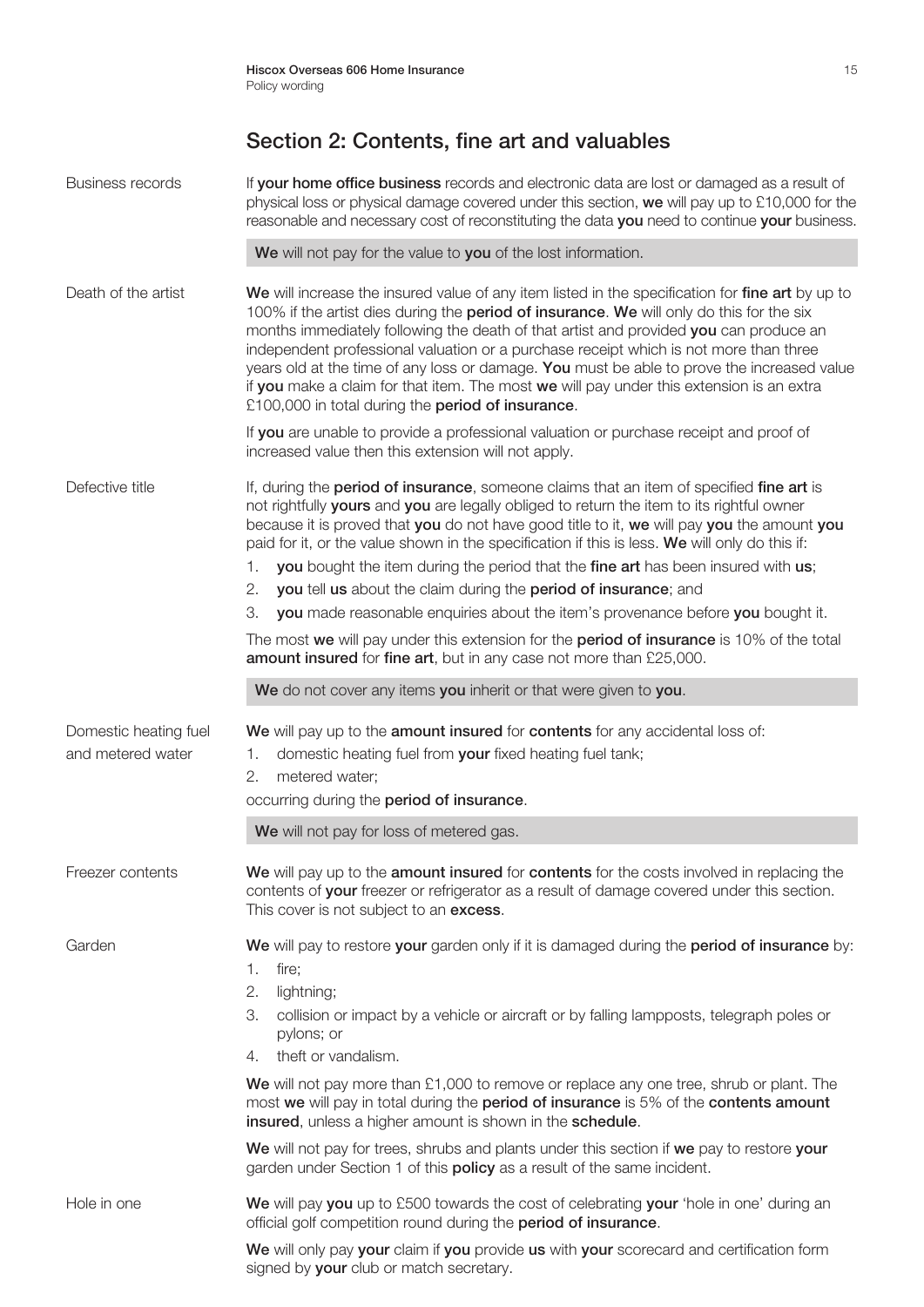The most we will pay in total for all such claims covered during the period of insurance is £3,000. Increased cost of working We will pay you for your increased cost of carrying on your home office business caused only and directly by the following: 1. physical loss of or physical damage to your buildings or contents which is covered under this insurance; 2. an accidental failure in the supply of gas, water, electricity or telephone service to your home for more than 72 consecutive hours during the period of insurance. This cover will start from the date on which the loss or damage happens or the service interruption starts. It will continue until you are able to start work at your home again but for no longer than 12 months. The amount we pay will be the extra necessary and reasonable costs you have to pay to continue **vour home office business**, less any savings which result from the reduced costs and expenses during the time **your** work is interrupted. The most we will pay is £25,000. We do not cover any increased cost of carrying on your home office business directly or indirectly caused by or resulting from an **act of terrorism**. Marquees **We** will insure a marquee that **you** hire temporarily while it is at the premises shown in the schedule against physical loss or physical damage covered under this section which happens during the period of insurance, provided it is not insured elsewhere. This includes any associated lighting, heating and furnishings belonging to the marquee contractor. The most we will pay in total for each incident of loss is £25,000. Money and bank cards Your money and bank cards are insured against physical loss or physical damage covered under this section which happens during the **period of insurance** anywhere in the world. We will pay any amounts which you legally have to pay if your bank cards have been used without **your** permission after they have been lost or stolen, provided **you** follow all the terms under which the **bank cards** were issued. The most we will pay for **bank cards**, including unauthorised use, in total for each time your bank cards are lost or stolen is £30,000. The most we will pay for money in total for each incident of loss is £5,000. New possessions We will allow an increase in the **amounts insured** for **contents**, fine art and valuables of up to 25% for each category to cover any items you acquire during the period of insurance. We will only do this if you tell us about the new possession within 60 days of acquisition and pay an extra premium. This applies separately to each insured location. Any items that are only intended to be in your possession for a short time, such as presents for other people, are covered automatically for up to 60 days, as long as they do not increase the **amount insured** for **contents** by more than 25%. Personal documents We will pay up to the amount insured for contents for the costs involved in replacing or reconstituting personal documents or title deeds, as a result of physical damage covered under this section. Personal property of We will insure the personal property belonging to your visitors and domestic employees visitors and domestic who do not live in the **home** against physical loss or physical damage covered under this employees section occurring in the **home** during the **period of insurance**. The most we will pay is the amount insured for contents or any relevant specific limit. Rent owed to you **We** will pay for rent which **you** cannot recover as landlord while **your home** cannot be lived in because of physical loss or damage we have agreed to pay for under this section.

We will not pay rent for more than three years.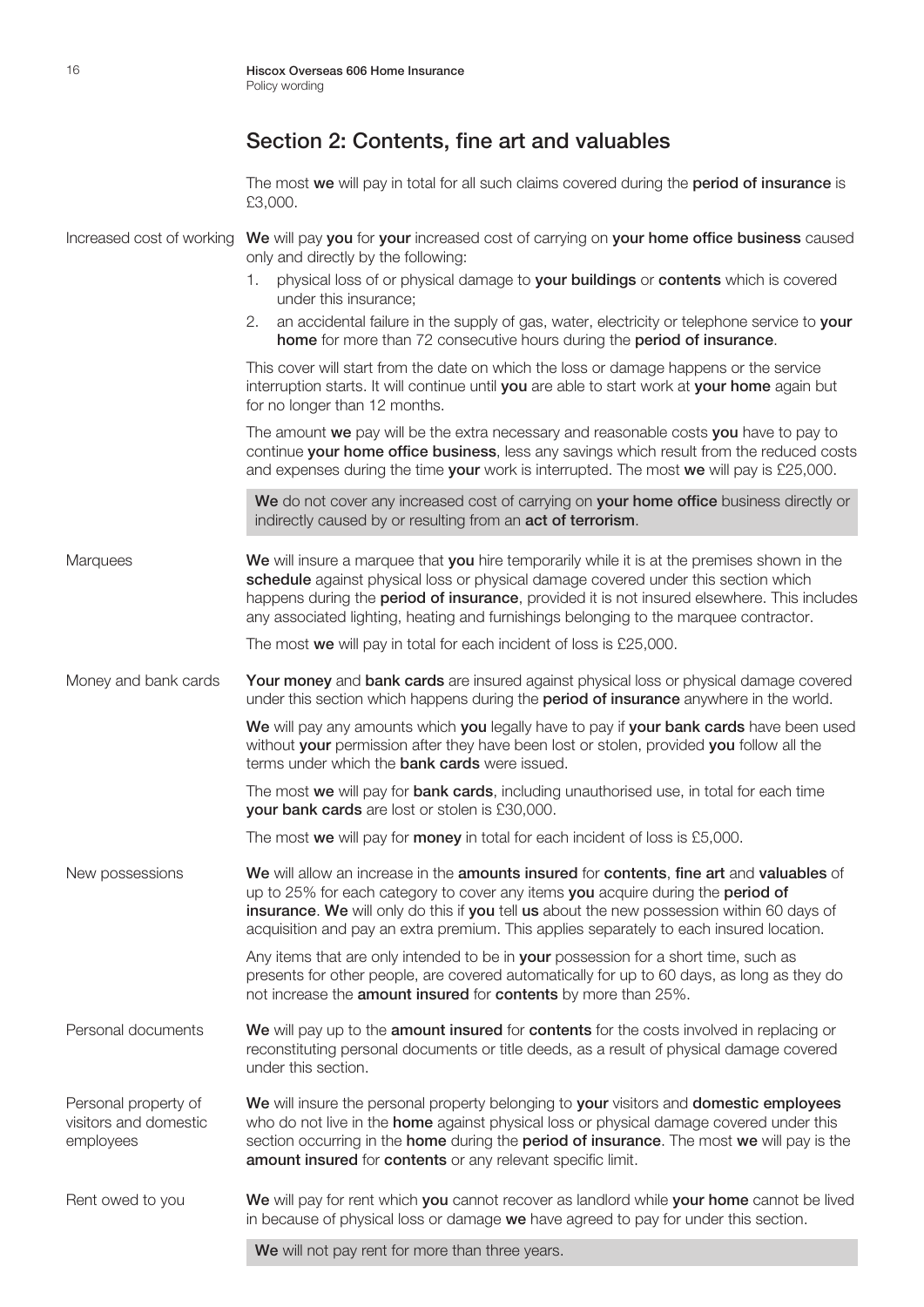| Rent you owe        | We will pay for rent which you have to pay as a tenant while your home cannot be lived<br>in because of physical loss or damage we have agreed to pay for under this section.                                                                                                                                                                                                                                                                                                                                                                                                                                                                                                                                                                                                                                                                                                                                                                                                                                                                                                                                                                                                                                                                                    |
|---------------------|------------------------------------------------------------------------------------------------------------------------------------------------------------------------------------------------------------------------------------------------------------------------------------------------------------------------------------------------------------------------------------------------------------------------------------------------------------------------------------------------------------------------------------------------------------------------------------------------------------------------------------------------------------------------------------------------------------------------------------------------------------------------------------------------------------------------------------------------------------------------------------------------------------------------------------------------------------------------------------------------------------------------------------------------------------------------------------------------------------------------------------------------------------------------------------------------------------------------------------------------------------------|
|                     | We will not pay rent for more than three years. We will not pay this benefit if we pay you<br>for alternative accommodation as a result of the same loss.                                                                                                                                                                                                                                                                                                                                                                                                                                                                                                                                                                                                                                                                                                                                                                                                                                                                                                                                                                                                                                                                                                        |
| Replacement locks   | If the keys to external doors, windows, safes and alarms of your home are lost or stolen<br>during the period of insurance, we will pay the cost of replacing the locks up to the<br>amount insured for contents. This cover is not subject to an excess.<br>We will not pay for the cost of replacing locks under this section if we pay to replace your                                                                                                                                                                                                                                                                                                                                                                                                                                                                                                                                                                                                                                                                                                                                                                                                                                                                                                        |
|                     | locks under Section 1 of this <b>policy</b> as a result of the same incident.                                                                                                                                                                                                                                                                                                                                                                                                                                                                                                                                                                                                                                                                                                                                                                                                                                                                                                                                                                                                                                                                                                                                                                                    |
| Residential care    | We will insure the personal property belonging to your parents or grandparents against<br>physical loss or physical damage covered under this section occurring in the nursing or care<br>home where they reside. The most we will pay in total for each incident of loss is £7,500.                                                                                                                                                                                                                                                                                                                                                                                                                                                                                                                                                                                                                                                                                                                                                                                                                                                                                                                                                                             |
|                     | This cover does not apply to <b>money</b> .                                                                                                                                                                                                                                                                                                                                                                                                                                                                                                                                                                                                                                                                                                                                                                                                                                                                                                                                                                                                                                                                                                                                                                                                                      |
|                     | For the purposes of this cover, the definition of you, your means the person named as the<br>insured in the schedule.                                                                                                                                                                                                                                                                                                                                                                                                                                                                                                                                                                                                                                                                                                                                                                                                                                                                                                                                                                                                                                                                                                                                            |
| What is not covered | The following extra exclusions apply to the whole of this section.                                                                                                                                                                                                                                                                                                                                                                                                                                                                                                                                                                                                                                                                                                                                                                                                                                                                                                                                                                                                                                                                                                                                                                                               |
|                     | We do not cover the following.                                                                                                                                                                                                                                                                                                                                                                                                                                                                                                                                                                                                                                                                                                                                                                                                                                                                                                                                                                                                                                                                                                                                                                                                                                   |
|                     | 1. Loss or damage caused by:<br>anything which happens gradually, including smoke, rising damp, wear and tear,<br>a.<br>or gradual deterioration, rust or oxidation, normal settlement, warping or<br>shrinkage, rot, fungus, mould or infestation;<br>dryness or humidity, being exposed to light or extreme temperatures, unless the<br>b.<br>loss or damage is caused by fire or by water leaking from fixed water tanks,<br>apparatus and pipes damaged by frost;<br>chewing, scratching, tearing, denting, vomiting or fouling by your pets;<br>C.<br>moths, insects, rats, mice, squirrels, rodents or other vermin;<br>d.<br>cleaning, repair, renovation, restoration, or any similar process, to fine art; or<br>е.<br>pollution or contamination.<br>f.<br>Misuse, faulty workmanship or design, or the use of faulty materials.<br>2.<br>The cost of maintenance or routine redecoration.<br>3.<br>Mechanical or electrical faults or breakdown.<br>4.<br>5. Loss or damage caused by water leaking from:<br>fixed water tanks, apparatus and pipes while your home is unoccupied or<br>a.<br>unfurnished. This exclusion shall not apply if the heating throughout your home<br>is maintained at a minimum temperature of ten degrees centigrade; or |
|                     | swimming pools.<br>b.                                                                                                                                                                                                                                                                                                                                                                                                                                                                                                                                                                                                                                                                                                                                                                                                                                                                                                                                                                                                                                                                                                                                                                                                                                            |
|                     | Loss or damage caused by coastal or river erosion.<br>6.                                                                                                                                                                                                                                                                                                                                                                                                                                                                                                                                                                                                                                                                                                                                                                                                                                                                                                                                                                                                                                                                                                                                                                                                         |
|                     | 7. Loss or damage caused by subsidence, heave or landslip.                                                                                                                                                                                                                                                                                                                                                                                                                                                                                                                                                                                                                                                                                                                                                                                                                                                                                                                                                                                                                                                                                                                                                                                                       |
|                     | Quad bikes, motorbikes or golf buggies while they are being used.<br>8.                                                                                                                                                                                                                                                                                                                                                                                                                                                                                                                                                                                                                                                                                                                                                                                                                                                                                                                                                                                                                                                                                                                                                                                          |
|                     | 9. Rowing boats, dinghies or sailboards while they are being raced.                                                                                                                                                                                                                                                                                                                                                                                                                                                                                                                                                                                                                                                                                                                                                                                                                                                                                                                                                                                                                                                                                                                                                                                              |
|                     | 10. Loss of or damage to an item being transported unless:<br>the item is being transported within the same country as your home; and<br>a.<br>it is adequately packed and secured, given the nature of the item and how it is<br>b.<br>transported.                                                                                                                                                                                                                                                                                                                                                                                                                                                                                                                                                                                                                                                                                                                                                                                                                                                                                                                                                                                                             |
|                     | 11. Any property belonging to visitors and <b>domestic employees</b> that is insured elsewhere.                                                                                                                                                                                                                                                                                                                                                                                                                                                                                                                                                                                                                                                                                                                                                                                                                                                                                                                                                                                                                                                                                                                                                                  |
|                     | 12. Loss caused by you not receiving goods or services you have paid for.                                                                                                                                                                                                                                                                                                                                                                                                                                                                                                                                                                                                                                                                                                                                                                                                                                                                                                                                                                                                                                                                                                                                                                                        |
|                     | 13. The amount of the excess. However, this exclusion does not apply to:<br>the cover for replacement locks, hole in one and the contents of your freezer; or<br>a.<br>any claim we have agreed to pay which is more than £25,000 and which is not<br>b.<br>subject to any compulsory excess shown in the schedule.                                                                                                                                                                                                                                                                                                                                                                                                                                                                                                                                                                                                                                                                                                                                                                                                                                                                                                                                              |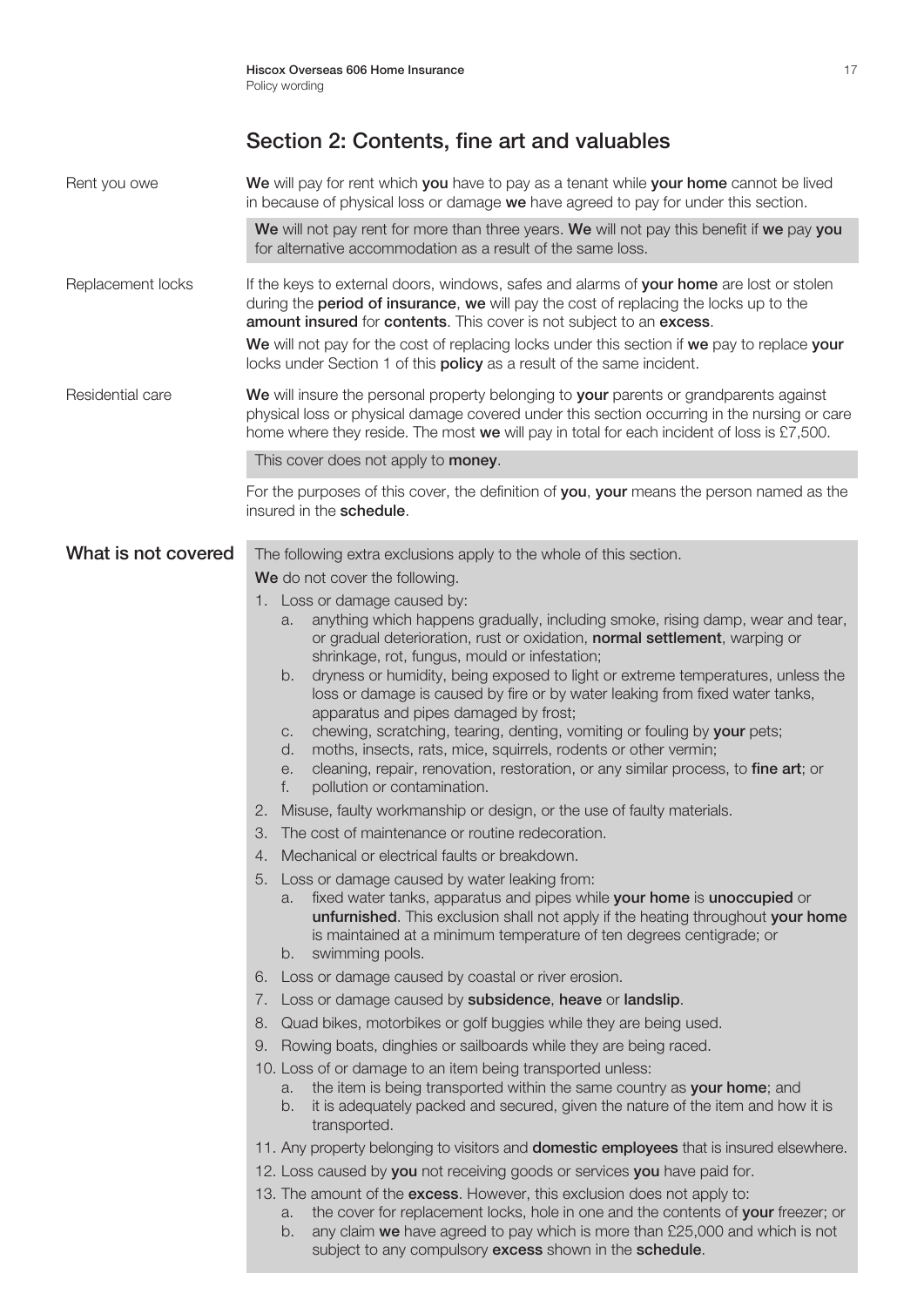#### Section 3: Your liabilities

Please read **your schedule** to see if your liability to other people or your liability to your employees are covered.

The general terms including general conditions, general exclusions and claims conditions, and the extra exclusions shown below all apply to this section.

You should refer to 'what to do when a loss occurs' within general terms to see what you need to do in the event of an accident which could lead to a claim against you.

If the insured named in the schedule is not a natural person, the cover for your liability as occupier of the **home** and for **your** personal liability only applies to the people living in the home and not the insured named in the schedule. In this case, for the purpose of this cover only, the definition of you is amended to: 'the person who lives in the home and all permanent members of that person's household including the domestic staff who live in the home.'

#### 1. Your liability to other people

#### What is covered a. Your liability as owner or occupier of the home

We will cover you against any claim for damages which you, as owner or occupier, may legally have to pay for an accident in or about the **home** which causes bodily injury or physical damage to property and happens during the period of insurance, provided that the claim is not excluded under this section or the general exclusions.

b. Your personal liability

If your contents are insured under Section 2 of this policy we will cover you against any claim for damages which you may legally have to pay for an accident which causes bodily injury or physical damage to property and happens during the period of insurance, provided that the claim is not excluded under this section or the general exclusions. This cover applies anywhere in the world.

We will not cover your liability for accidents which happen in the United States of America or Canada if **vou** have been in either or both of those countries for more than 90 days in total during the **period of insurance**.

The most we will pay for any one accident or claim is the **amount insured**. All claims caused by one accident are agreed to be one claim, however many of you may be legally liable for the accident.

We will also pay any costs and expenses that we agree to in advance to defend the claim.

#### What is not covered The following extra exclusions apply to 'Your liability to other people'.

We do not cover the following.

- 1. Your liability for injury to you or for injury to your employees arising from their work for you (your liability to employees may be covered under part 2 of this section).
- 2. Your liability for loss of or damage to property which belongs to you or is in your or your employee's care, other than physical damage to property for which you as tenant are legally liable to the owner.
- 3. Your liability arising out of:
	- owning, occupying, possessing or using any land or building not at the address shown in the schedule, other than damage to property for which you as tenant are legally liable to the owner;
	- b. any business, profession or occupation, or any activity being carried out on your land or in your home from which you derive a revenue, other than your home office business;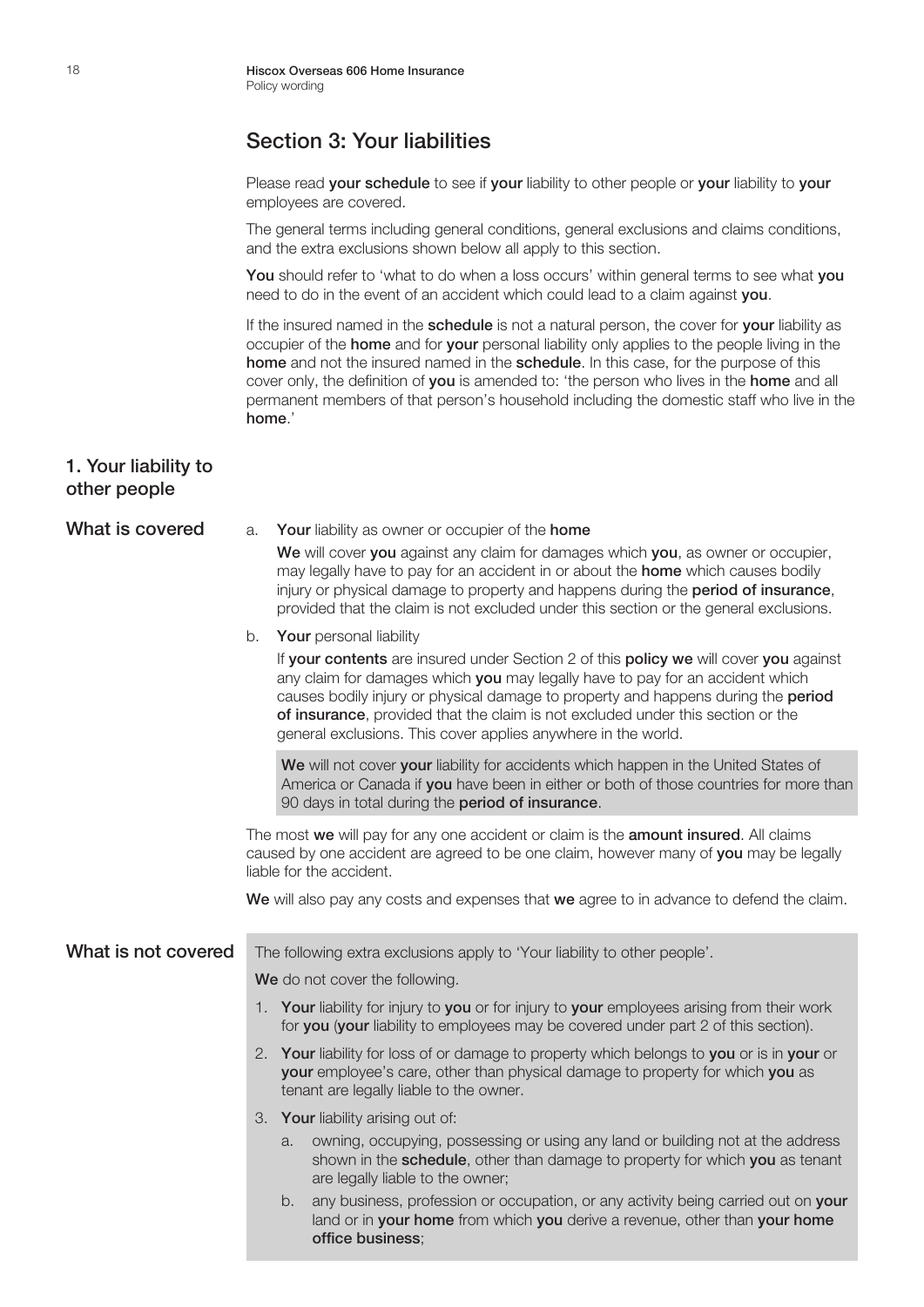### Section 3: Your liabilities

- c. passing on any infectious disease or any virus, syndrome or illness;
- d. any aircraft;
- e. jet skis, wet bikes, surf jets or any watercraft other than rowing boats and dinghies under 12 feet or 3.6 metres in length and sailboards;
- f. any motorised vehicle, other than quad bikes, motorbikes under 51cc, golf buggies, domestic gardening equipment and wheelchairs. The most we will pay in total for all such claims covered in the period of insurance is £1,000,000, including costs and expenses;
- g. any quad bike, motorbike under 51cc, golf buggy, domestic gardening equipment, wheelchair, trailer or non-motorised horsebox while being used on a public road or in circumstances where any Road Traffic Act or similar legislation says that you must have motor liability insurance;
- h. any animal other than a horse or domestic pet, provided such pet is not a dog treated as 'dangerous' under the Dangerous Dogs Act 1991; or
- i. any contract, unless **you** would have been liable by law if the contract had not existed.
- 4. Your liability arising out of the pollution or contamination of air, water or soil unless the pollution or contamination was caused by an accident which happened in the country in which your home is situated during the period of insurance and:
	- a. you tell us about the accident as soon as reasonably possible but no later than 60 days after the end of the period of insurance; and
	- b. you prove that the pollution or contamination was caused immediately after the accident by a sudden release which could be identified and was not deliberate or expected.

The most we will pay in total for all such claims covered in the period of insurance is the amount insured, including costs and expenses.

- 5. Your liability arising out of any goods or products designed, manufactured, constructed, altered, repaired, serviced, treated, sold, supplied or distributed by you.
- 6. Claims arising as a result of any treatment, wrongful specification or professional advice or service by **you** or an employee where rendered to a third-party for a fee.
- 7. Your liability for fines or penalties, or for damages which are only intended to punish you or to make an example of you.

#### 2. Your liability to your employees

What is covered If your contents are covered under Section 2 of this policy we will cover you up to the **amount insured** against any claim for damages which you may legally have to pay for an accident which causes bodily injury or disease to your domestic employees, provided your liability is not excluded under this section or the general exclusions. The accident must happen during the period of insurance and arise from the work the domestic employees are employed to do for you at the address shown in the schedule or while on temporary trips anywhere in the world. This includes costs and expenses we agree to in advance to defend the claim. All claims caused by one accident are agreed to be one claim, however many of you may be legally liable for the accident.

> For the purpose of this part of this section only, your domestic employees will include people you employ for your home office business, provided you have no more than five home office business employees.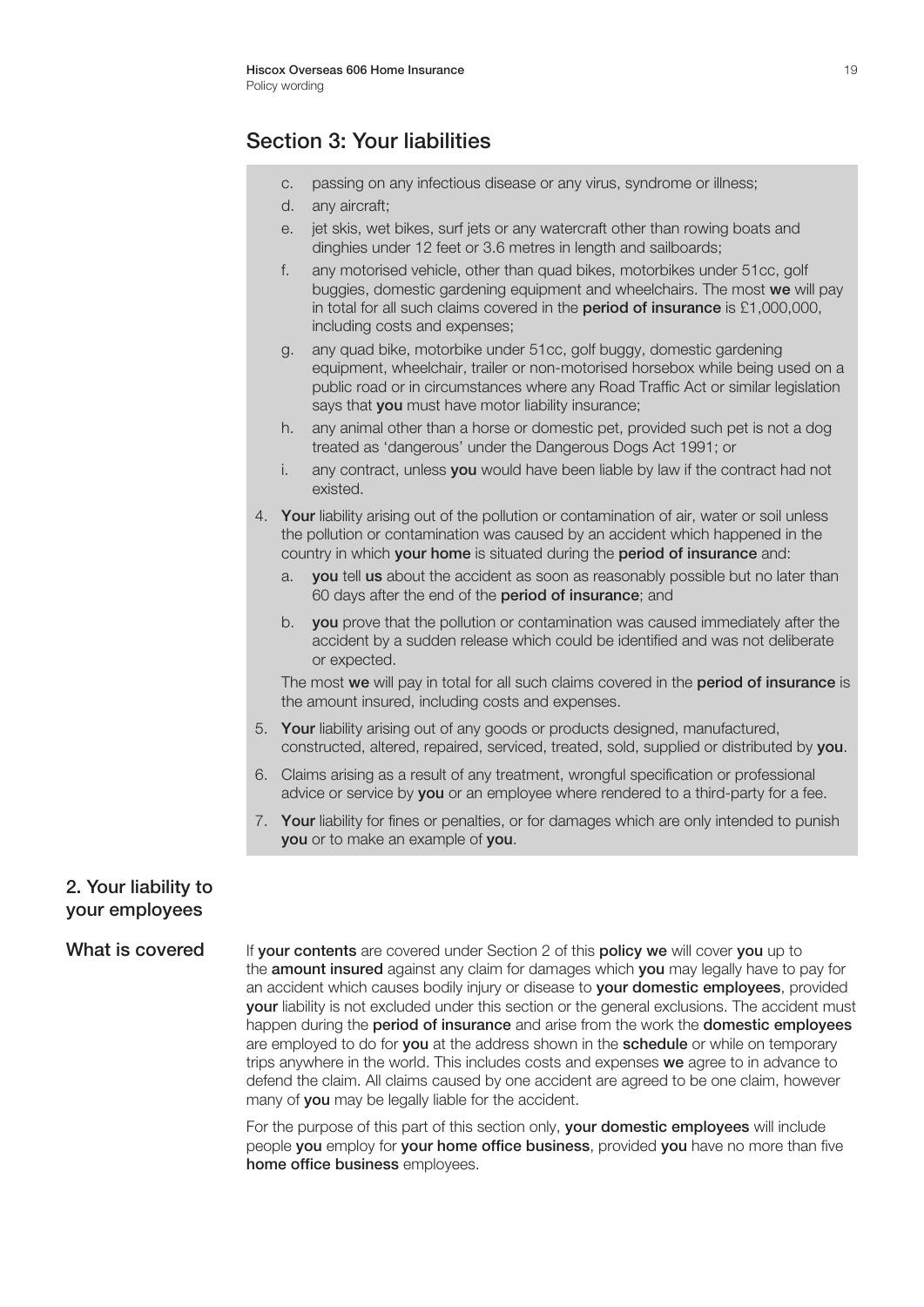×

#### Section 3: Your liabilities

| What is not covered | The following extra exclusions apply to 'Your liability to your employees'.                                                                                                                                                                                                        |
|---------------------|------------------------------------------------------------------------------------------------------------------------------------------------------------------------------------------------------------------------------------------------------------------------------------|
|                     | We do not cover the following.                                                                                                                                                                                                                                                     |
|                     | 1. Your liability arising out of:                                                                                                                                                                                                                                                  |
|                     | any work your employees do for you other than domestic or home office<br>a.<br>business duties;                                                                                                                                                                                    |
|                     | b. your employees' work in the United States of America or Canada after they have<br>been in either or both of these countries for 90 days in total during the period of<br>insurance:                                                                                             |
|                     | passing on any infectious disease or any virus, syndrome or illness; or<br>$C_{1}$                                                                                                                                                                                                 |
|                     | any motorised vehicle being used on a public road or in circumstances where<br>d.<br>any Road Traffic Act or similar legislation says that you must have motor liability<br>insurance.                                                                                             |
|                     | 2. Your liability for any claims arising out of bodily injury which are, or should be,<br>payable by reason of any workman's compensation scheme, social security scheme<br>or similar insurance scheme arising in connection with or due to employment.                           |
|                     | Your liability for fines or penalties, or for damages which are only intended to punish<br>3.<br>you or to make an example of you.                                                                                                                                                 |
|                     | 4. Amounts which you are legally liable to pay following any judgment or award given<br>in the courts of the United States of America or Canada. This exclusion also applies<br>to the enforcement of any such award in a court outside the United States of America<br>or Canada. |
|                     |                                                                                                                                                                                                                                                                                    |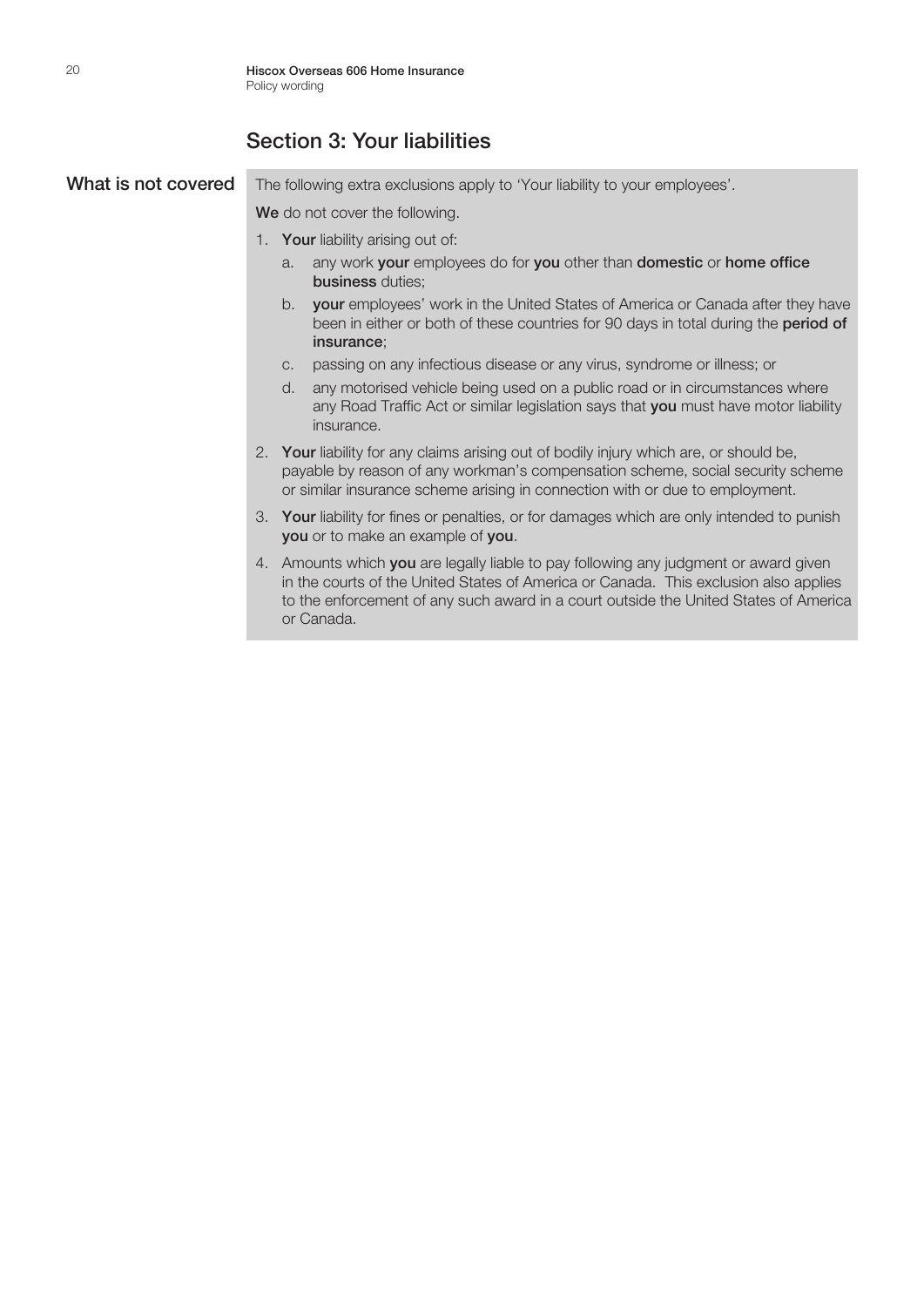### Section 4: Emergency travel

If your contents are insured under Section 2 of this policy you are automatically covered by this section.

The general terms including general conditions, general exclusions and claims conditions, and the extra exclusions shown below all apply to this section.

If you need to make a claim please refer to 'what to do when a loss occurs' within general terms.

What is covered If your contents suffers physical loss or physical damage in excess of £2,000 and this is insured under sections 2, we will pay for the reasonable and necessary cost of air or rail travel, for yourself and another member of your family to return home in order to mitigate a claim.

> We will only reimburse you for the reasonable and neccessary travel costs that we have agreed to pay in advance of your travel and if the loss or damage to your contents was notified to us within 21 days of the date of loss. You must retain all travel documents and receipts for all expenses you incur as they will form the basis of settlement of your claim.

# How much we

**will pay** The most we will pay is:

- £600 per return ticket for each incident of loss;
- £2,000 in total for any one **period of insurance.**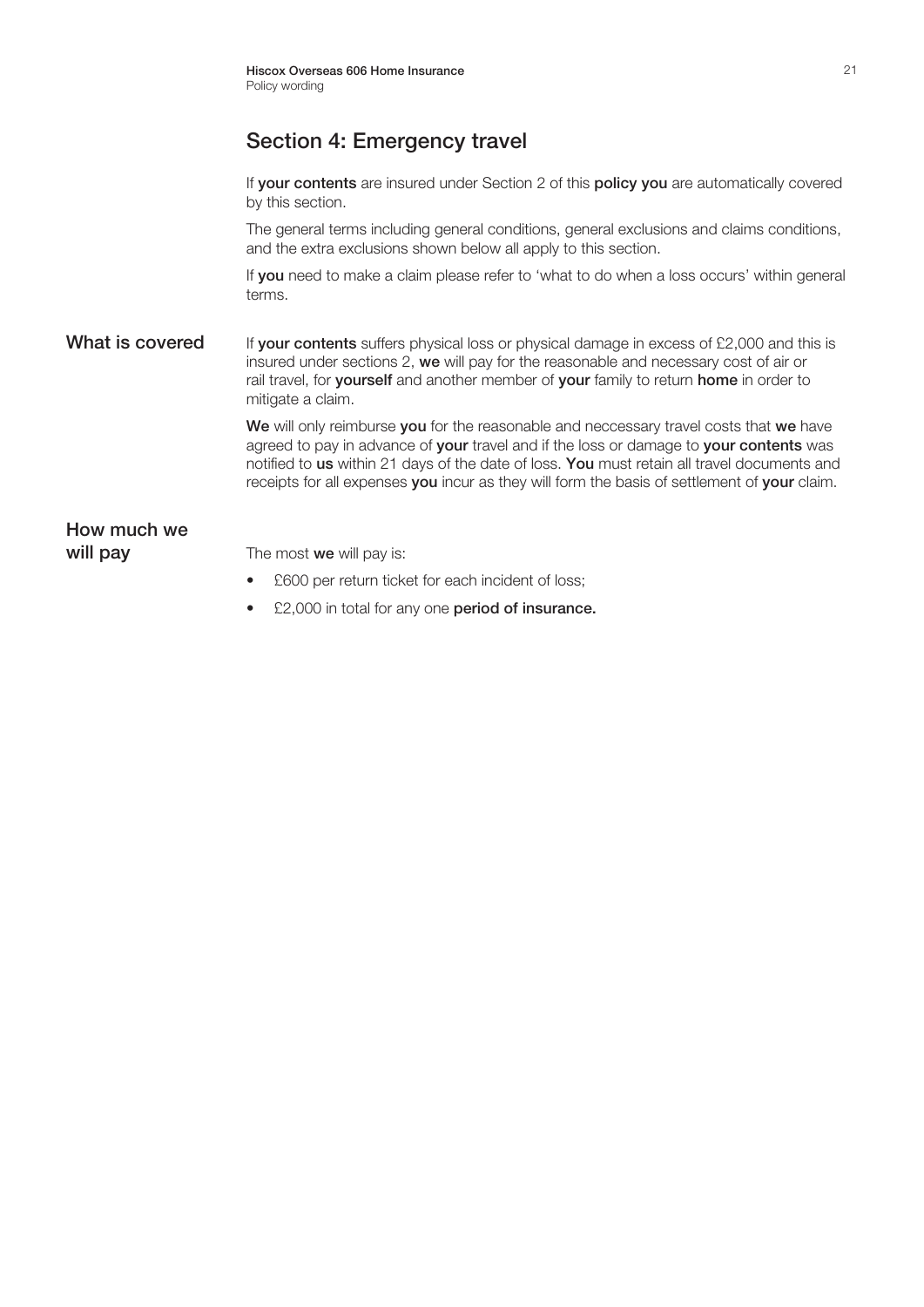#### French clauses

The following provisions apply automatically if **vour home** is situated in France.

**1. Natural** In accordance with French law this insurance includes cover against physical loss or **catastrophe** physical damage to the property insured under this **policy** caused directly by the physical damage to the property insured under this **policy** caused directly by the **cover** exceptional intensity of a natural agent such as earthquake, volcanic eruption, avalanche, landslip, subsidence, flood or mudslide.

We do not cover the amount of the compulsory excess applicable to the natural catastrophe cover required under French law or the excess shown in the schedule if this is more. The compulsory excess may vary over time, and the amount applicable at the time of the loss will be deducted from any claim payment. You must not insure the compulsory excess elsewhere.

#### 2. Technological In accordance with French law, this insurance includes cover against physical loss **catastrophes** or physical damage caused by an event which is recognised as a Technological Catastrophe by the competent government authority.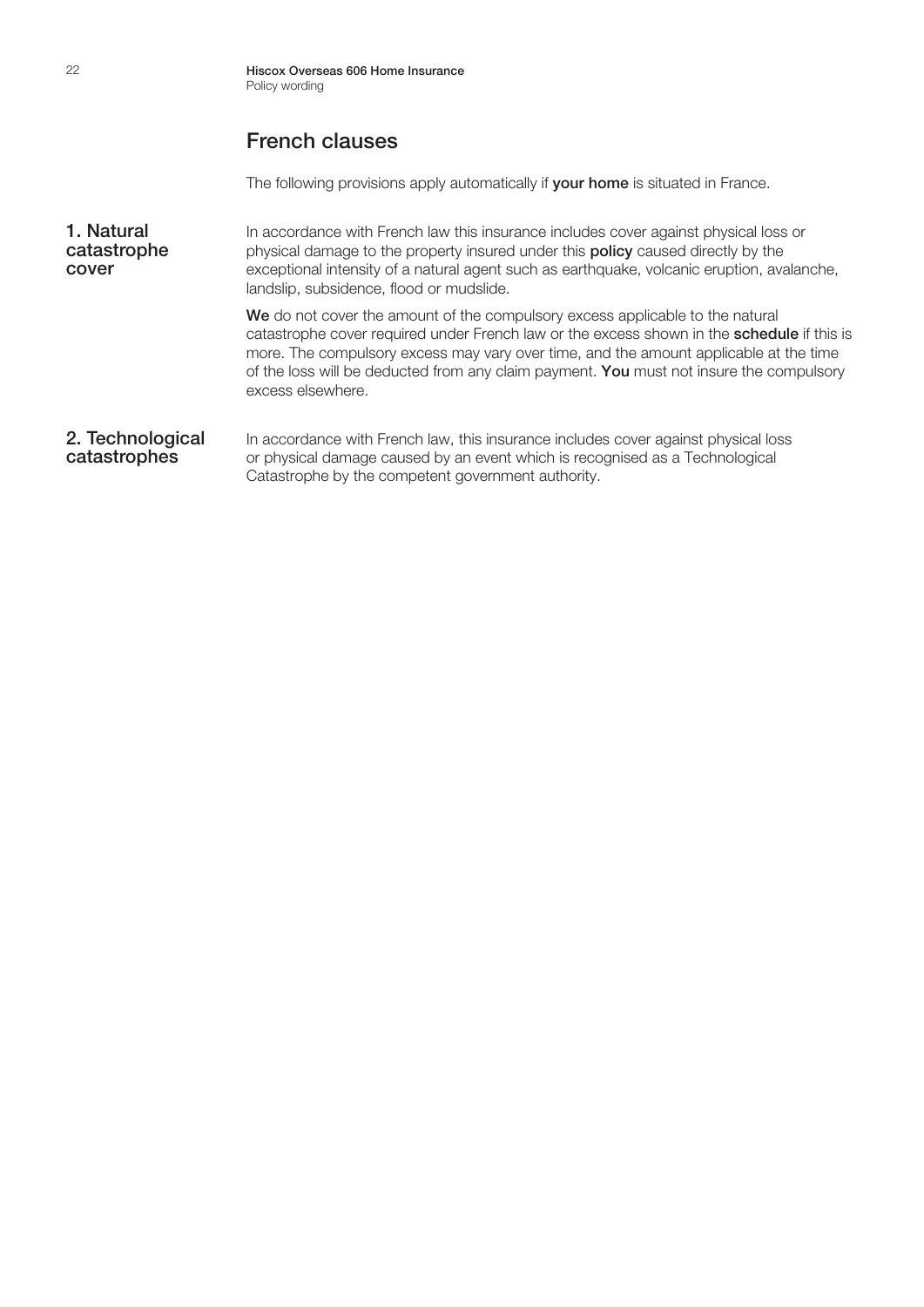# Spanish clauses

The following provisions apply automatically if your home is situated in Spain.

|                                                                                         |                                                                                                                                                                                                                                                                                            | The Consorcio de compensación de seguros will reimburse you for property damage<br>losses arising from extraordinary events occurring in Spain. (This clause is an extract<br>translated into English of the 'Consorcio de compensación de seguros's' clause. You can<br>consult the Spanish version on www.consorseguros.es which will prevail in case of doubts<br>or misinterpretation.)                                                                               |
|-----------------------------------------------------------------------------------------|--------------------------------------------------------------------------------------------------------------------------------------------------------------------------------------------------------------------------------------------------------------------------------------------|---------------------------------------------------------------------------------------------------------------------------------------------------------------------------------------------------------------------------------------------------------------------------------------------------------------------------------------------------------------------------------------------------------------------------------------------------------------------------|
|                                                                                         |                                                                                                                                                                                                                                                                                            | In accordance with applicable regulation, you are entitled to agree to cover extraordinary<br>risks with any insurance company that meets the conditions required by the applicable<br>legislation.                                                                                                                                                                                                                                                                       |
| 1. Exclusion of<br>losses arising from<br>extraordinary<br>events occurring<br>in Spain | We do not cover loss or damage caused by the extraordinary events described item 2.<br>below. You are insured against these events by the 'Consorcio de Compensación de<br>Seguros' in return for the premium you have paid and provided that one of the following<br>circumstances apply: |                                                                                                                                                                                                                                                                                                                                                                                                                                                                           |
|                                                                                         | a)                                                                                                                                                                                                                                                                                         | The extraordinary events that are covered by the Consorcio de Compensación de<br>Seguros are not insured by us.                                                                                                                                                                                                                                                                                                                                                           |
|                                                                                         | b)                                                                                                                                                                                                                                                                                         | Although you are insured under this policy, our obligations to reimburse you can<br>not be fulfilled because of our insolvency, or the subject of insolvency proceedings, or<br>an audited winding up process or being involved in a winding up process controlled by<br>the Consorcio de Compensación de Seguros.                                                                                                                                                        |
| 2. Extraordinary<br>events                                                              | a)                                                                                                                                                                                                                                                                                         | The following are extraordinary events covered by Consorcio:<br>Earthquakes and tidal waves, extraordinary floods, (including storm surge), volcanic<br>eruptions, unusual cyclonic activities (including extraordinary winds of more than 135<br>km/h and twisters), and the fall of astral bodies or meteors.                                                                                                                                                           |
|                                                                                         |                                                                                                                                                                                                                                                                                            | b) Violent acts resulting from terrorism, rebellion, sedition, insurrection, riot, civil<br>commotion or general disorder.                                                                                                                                                                                                                                                                                                                                                |
|                                                                                         | C)                                                                                                                                                                                                                                                                                         | Events or acts of the Military Forces or State Securities Bodies in peace time.                                                                                                                                                                                                                                                                                                                                                                                           |
| 3. What we cover                                                                        | If the reimbursement you receive from the Consorcio is less than what we would have paid<br>had this clause not been in force, we will pay you the difference. However, the most we will<br>pay in total is the amount insured.                                                            |                                                                                                                                                                                                                                                                                                                                                                                                                                                                           |
| 4. What is not<br>covered                                                               |                                                                                                                                                                                                                                                                                            | The following damage or losses will not be compensated by the Consorcio de<br>Compensación de Seguros:                                                                                                                                                                                                                                                                                                                                                                    |
|                                                                                         | a)                                                                                                                                                                                                                                                                                         | Those which do not give rise to compensation under Insurance Contract Law.                                                                                                                                                                                                                                                                                                                                                                                                |
|                                                                                         | D                                                                                                                                                                                                                                                                                          | Those suffered by people or goods which are not insured by this policy.                                                                                                                                                                                                                                                                                                                                                                                                   |
|                                                                                         | C)                                                                                                                                                                                                                                                                                         | Those caused by a fault or defect of the insured item or its evident lack of maintenance.                                                                                                                                                                                                                                                                                                                                                                                 |
|                                                                                         | d)                                                                                                                                                                                                                                                                                         | Those caused by armed conflicts, though they are not preceded by a formal declaration<br>of war.                                                                                                                                                                                                                                                                                                                                                                          |
|                                                                                         | $\Theta$                                                                                                                                                                                                                                                                                   | Those arising from nuclear energy despite the provisions of Law. However, direct<br>damage in insured nuclear installations is covered when the damage comes from<br>extraordinary risks affecting the installation itself.                                                                                                                                                                                                                                               |
|                                                                                         | f)                                                                                                                                                                                                                                                                                         | Those caused by the simple action of time, and in the event of goods totally or partially<br>damaged, those caused by the simple action of waves or ordinary undercurrents.                                                                                                                                                                                                                                                                                               |
|                                                                                         | $\mathcal{G}$                                                                                                                                                                                                                                                                              | Those caused by natural phenomenon different to the natural phenomena referred to in<br>the above description of extraordinary events, in particular those caused by the<br>increase of the subsurface level, hillside's movement, ground' sliding or settlement<br>movements, rocks' landslide and similar phenomena, unless the damage is caused<br>manifestly by the action of the rainwater causing simultaneously a situation of<br>extraordinary flood in the area. |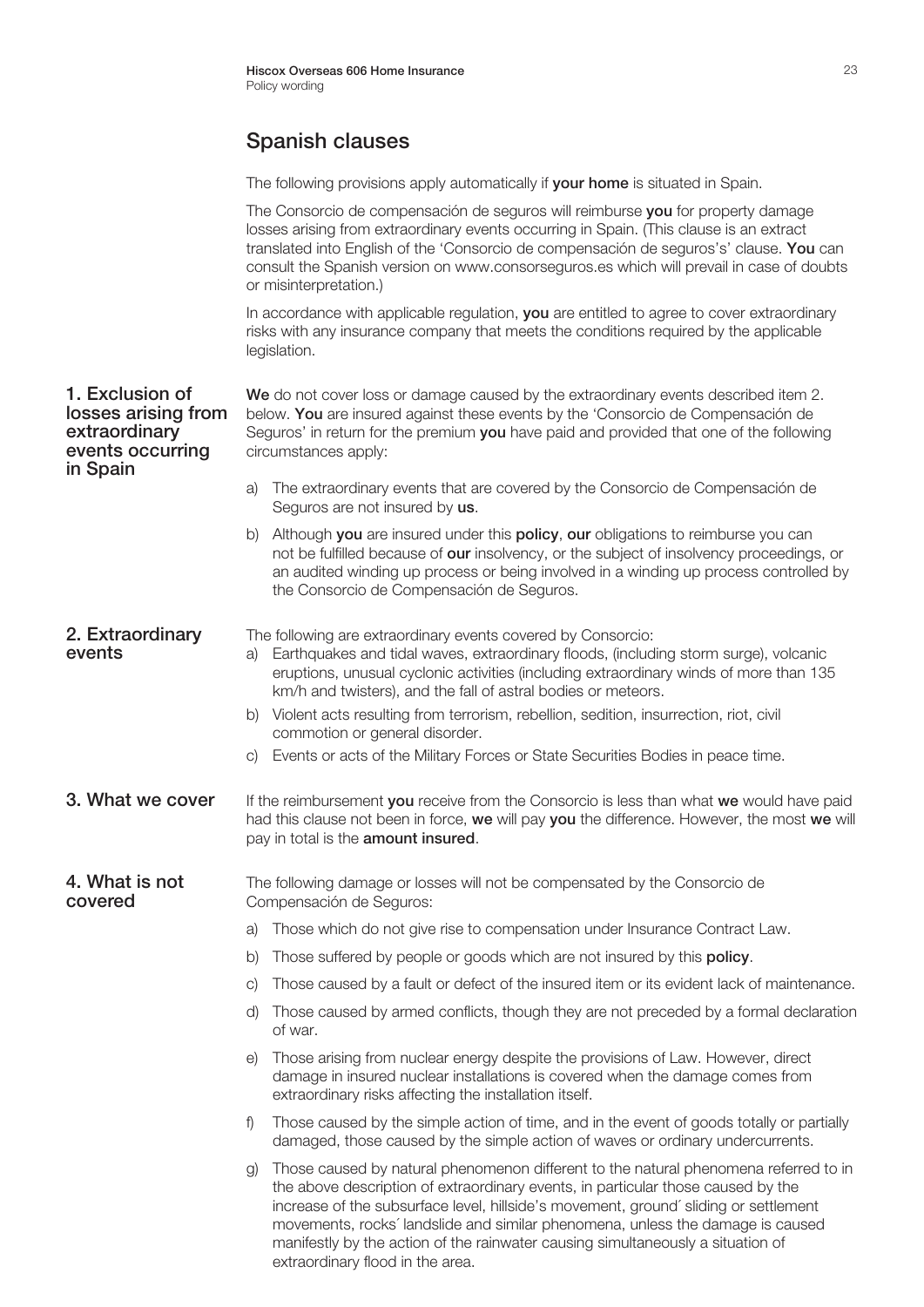#### Spanish clauses

- h) Those caused by riot, civil commotion or general disorder in the course of public meetings and demonstrations, as well as during legal strikes, except if the above acts could be qualified as extraordinary risks under the regulation of extraordinary risks.
- i) Those caused by your acts of bad faith.
- j) Those arising from losses which occurred within the waiting period set out in the article of the Regulation on Extraordinary Risks.
- k) Those which occurred before the payment of the first premium or when, in accordance with the Insurance Contract Law, the cover of the Consorcio de Compensación is suspended or the insurance contract is extinguished due to the lack of payment of premiums.
- l) Indirect damage or loss, in particular any damage or loss arising from power cuts or alteration in the external power supply, gas, fuel-oil, gas-oil or other fluids.
- m) Those considered by the Government to be a national calamity or catastrophe given their magnitude or importance.
- 5. Excess The excess applied for physical damage, other than physical damage to your buildings, contents, fine art and valuables, by the Consorcio de Compensación is 7% of the amount of the insured damage to be compensated.
- **6. Extent of the** The extraordinary risks coverage will be extended to the same property insured and **cover amounts insured** under this **policy**.

7. What to do You must tell the relevant Regional Delegation of the Consorcio (depending on the place when a loss of the incident of loss) within seven days of the date of any incident which may result when a loss of the incident of loss) within seven days of the date of any incident which may result<br> **OCCULTS** of the a claim to the Consorcio You may notify the Consorcio either directly or through u in a claim to the Consorcio. You may notify the Consorcio either directly or through us or through your insurance intermediary. The notification will be made in the approved form, which will be available either on the Consorcio´s website (www.consorseguros.es) or in its offices or in our offices. Notification of any claim must be accompanied by all the required and relevant documentation.

> Any trace or vestige of the loss must be kept to assist the loss adjuster´s job and, if this is absolutely impossible, you must submit any documentation evidencing the damage such as photographs, Deeds, videocassettes or official certificates. Any invoice relating to the affected goods must also be kept.

You must also take reasonable steps to avoid or reduce loss or damage.

The valuation of losses arising from extraordinary events will be made by the Consorcio de Compensación de Seguros without being bound by the assessments, if any, made by us under this policy.

To clarify any doubt that may arise regarding the procedure to be followed, the Consorcio de Compensación de Seguros has the following telephone number: +34 902 222 665.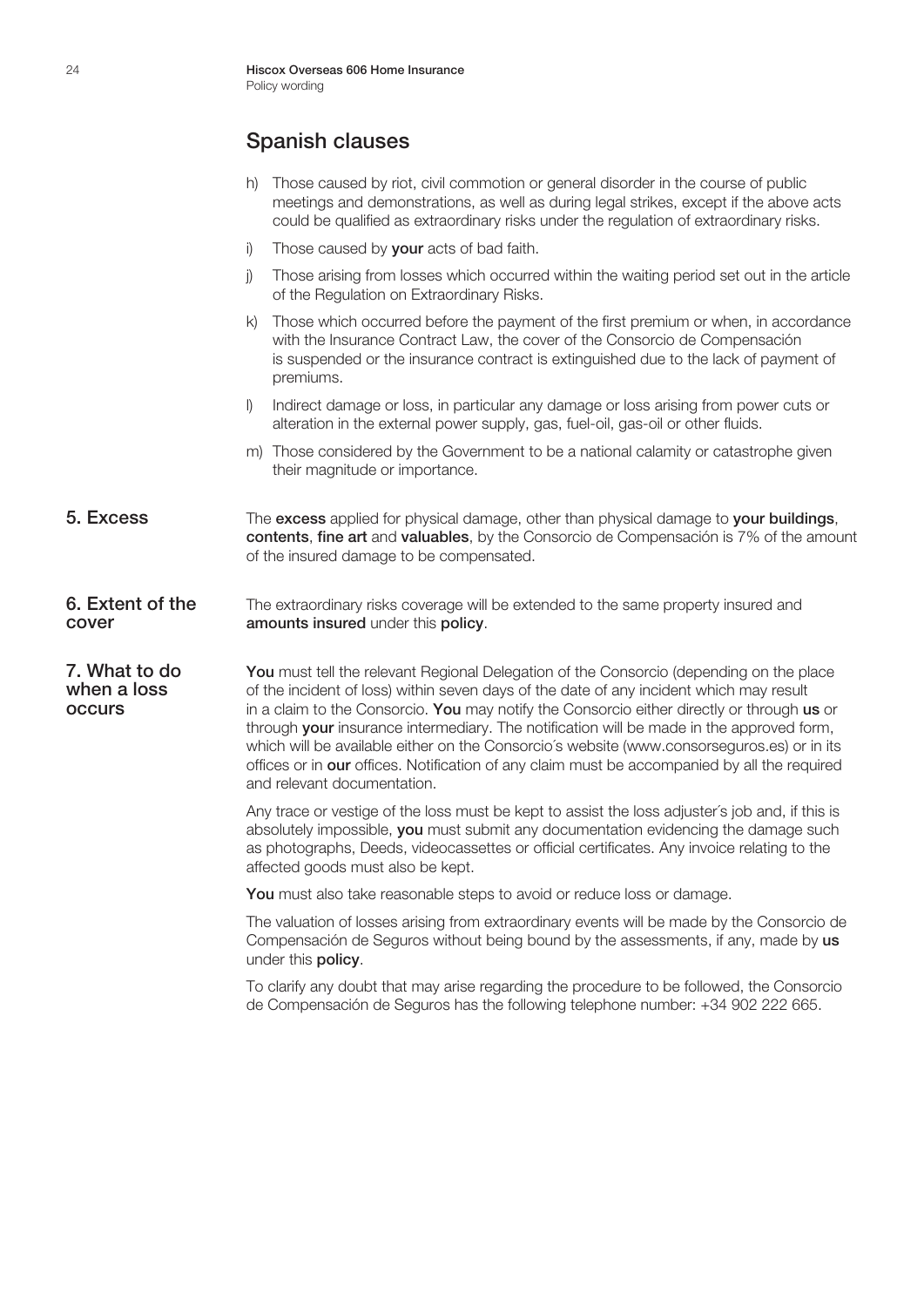#### Complaints procedure

We are proud of our reputation for a quality service. If you feel that our service at any time falls below the standard you would expect, please contact:

Hiscox Customer Relations The Hiscox Building Peasholme Green York YO1 7PR

Phone: 0800 116 4627/01904 681 198 Email: customer.relations@hiscox.com

If you are not satisfied with the way your complaint has been dealt with, you may ask the Financial Ombudsman Service to review your case. This does not affect your legal rights. The address is:

Financial Ombudsman Service Exchange Tower London E14 9SR

Telephone: 0800 023 4567 +44 20 7964 0500 from outside the United Kingdom.

If you contact them or us, please quote the policy number shown in the schedule.